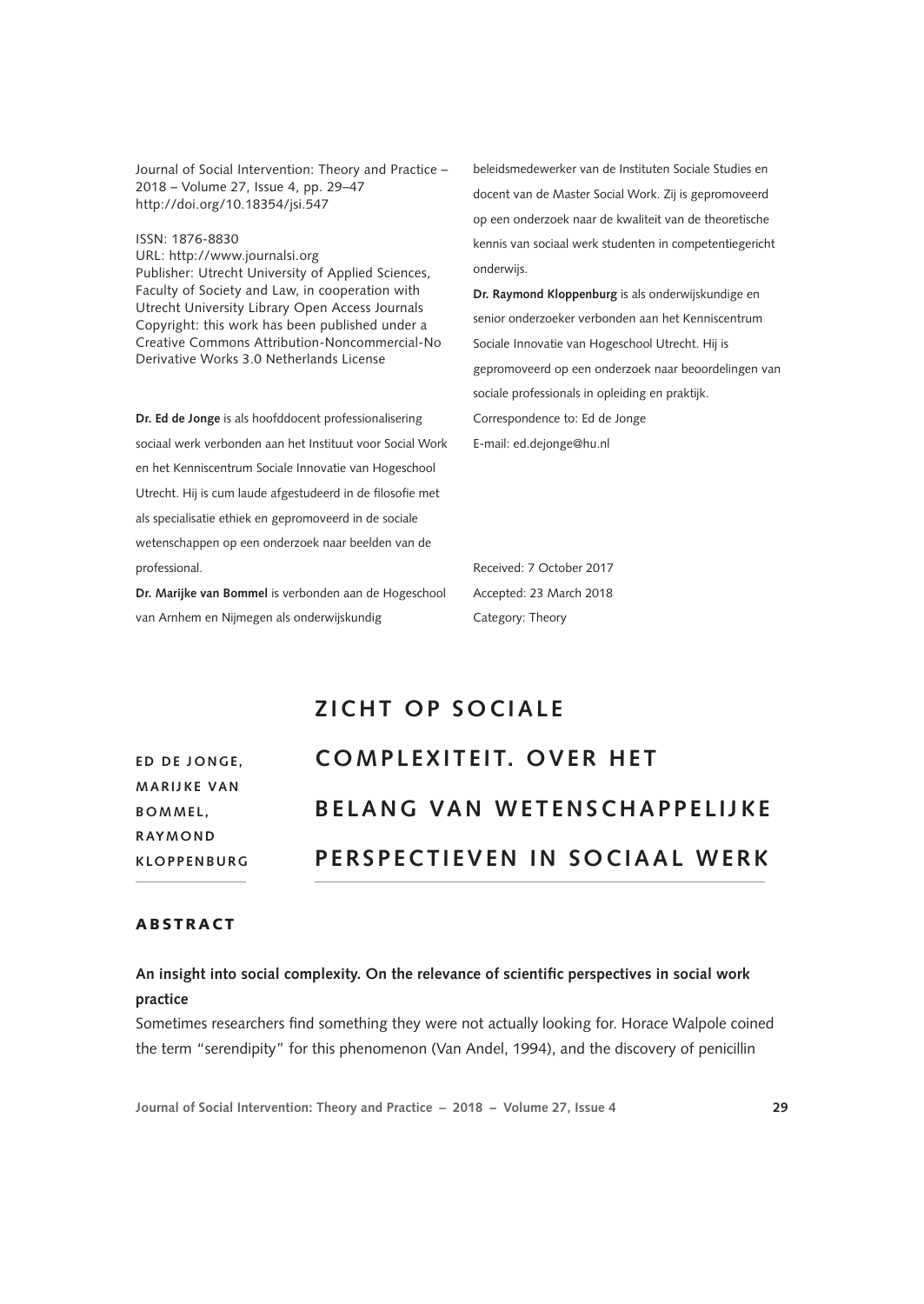by Ian Fleming may be the most appealing example of such serendipity. This article deals with such an unexpected discovery, albeit of a more modest nature, which came about as the result of a nationwide research project aimed at establishing a shared knowledge base for social work education in the Netherlands.

We, the authors of this article, formed the project group for this design-oriented research. A Delphi approach was used, consisting of three rounds: a digital survey and two expert meetings. The study was supervised by an advisory board, on whose advice we also interviewed several academic specialists about specific disciplinary viewpoints: economics, ethics, health science, law, pedagogics, psychology, sociology (and, additionally, social work). As a simple starter for these semi-structured interviews, we asked whether a specific disciplinary viewpoint (for instance an ethical one) could be discerned and, if so, what this boiled down to and whether it was relevant to social work practice. Not surprisingly, all respondents affirmed the existence of such a viewpoint and its relevance to social work.

However, our unexpected discovery was that all the interviews somehow revealed that a disciplinary viewpoint consists of several paradigmatic perspectives: each discipline encompasses multiple approaches, each of them based on more or less stable and consistent presuppositions, such as the psychodynamic and cognitive approaches in psychology. Between the academic discipline on the one hand and its knowledge that is relevant to social work on the other, there appears to be a layer of paradigmatic perspectives that are relevant to professional performance.

A further unexpected discovery was that most of the interviews demonstrated a hierarchical ordering between more limited and more transcending perspectives. The transcending nature of a paradigmatic perspective turned out to be threefold:

- The perspective can be more encompassing than the other perspectives, for instance because of its societal, historical, international and/or intercultural approach (macro aspect);
- The perspective exceeds the traditional boundaries of the discipline to which it belongs (interdisciplinary aspect);
- The perspective encompasses an explicit ethical and/or political stance (engagement aspect).

In retrospect, the material collected and selected from the interviews can be analysed as an (unintended) explorative study concerning the relationship between disciplinary viewpoints and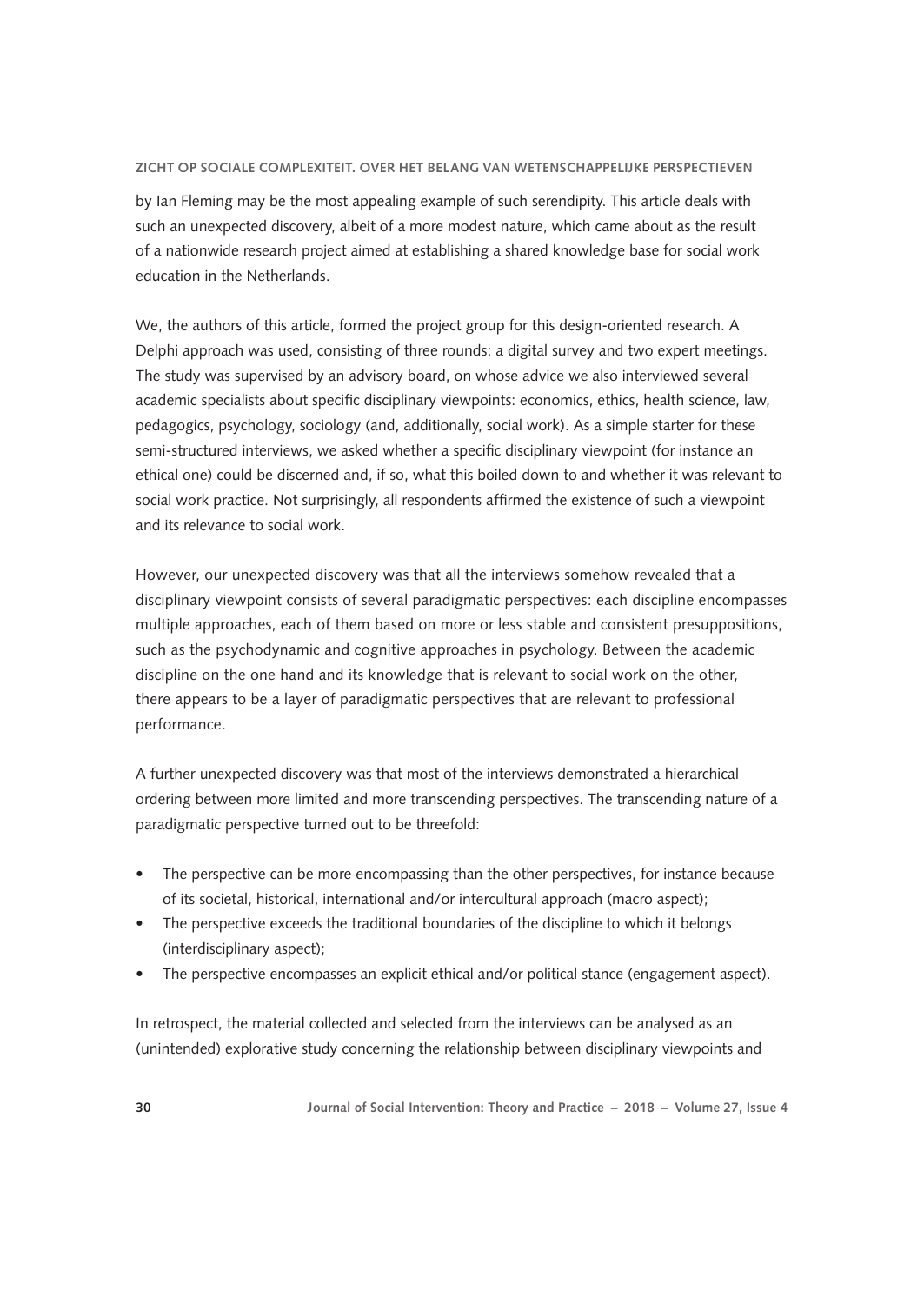paradigmatic perspectives with regard to social work practice. All interviewees gave permission to use the summaries of the interviews for this article, for which we are grateful.

Three interviewees made an explicit distinction between a narrower and a broader perspective within their own discipline, and all emphasized that both perspectives were important to social work practice. Within economics – literally: the laws of the household – Professor Arjo Klamer made a distinction between a narrower interpretation (accounting) that concerns housekeeping, and a broader interpretation (ethical and cultural) that focuses for instance on the true meaning of having a home. Similarly, Dr Quirine Eijkman made a distinction within law between a narrower perspective (juridical) concerning the prevailing legal and financial rules, and a broader interpretation (sociological) concerning the understanding of how law functions in societies. Professor Micha de Winter made a distinction within pedagogy between a narrower interpretation (empirical), focusing on the peculiarities of children and the effectiveness of interventions, and a broader interpretation (societal and ethical) based on the conviction that pedagogical reality is far more complicated than that. The broader conception focuses on "pedagogical coalitions" (parents, peers, schools, neighbourhoods), and on questions of childrearing, socialization, identity development and citizenship.

Two other interviews focused more directly on an overarching perspective, without going into much detail concerning the narrower perspectives. Professor Johan Polder talked about the concept of societal health, which is basically the concept of positive health as formulated by Huber *et al.* (2016), complemented with a societal dimension. Social workers need to be aware of how aspects like living and working circumstances, income and debts can influence a person's health. Professor Jan Willem Duyvendak argued that sociology is basically about interdependence, and that a historical and international approach is essential in order to enable social workers to take a critical stance regarding the dominant political and cultural discourses. Several interviewees stressed the importance of the ability to reflect critically and distance oneself from contemporary neoliberal and managerial approaches.

Concerning ethics, Professor Paul van Tongeren made a distinction between teleological and deontological approaches, as well as between more individualistic and more collectivistic approaches, resulting in four different perspectives. In ethics, there is no transcending perspective, as that would be dogmatic, but this does not mean that "anything goes", as that would be relativistic. The challenge for professionals like social workers is to be able to take a firm and persuasive stance and at the same time to acknowledge the relativity of that stance.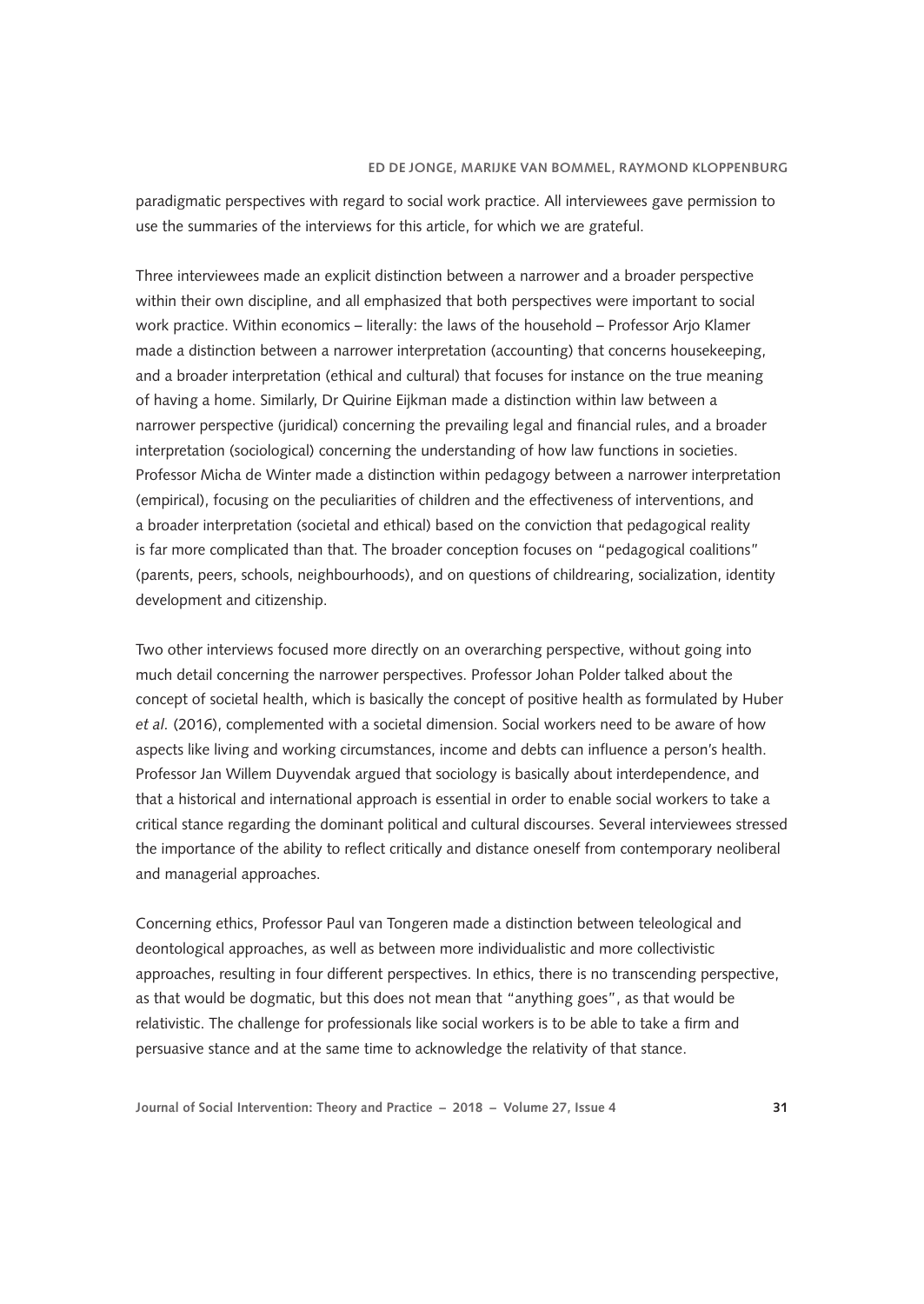Professor Hans van Ewijk pointed out that there are multiple perspectives in social work, such as the cultural, structural and faith-based approaches. However, a conjoint discourse is lacking; there is no agreement on how to even classify all these perspectives. Nevertheless, in his opinion the distinctive viewpoint of social work can be labelled as the social model: analysing and furthering the social functioning of individuals, groups and communities in contemporary social complexity.

We consider this multiplicity of perspectives to be crucial to professional practice because of its complex character. Schön (1983) uses many words that refer to this complexity: uniqueness; indeterminacy; interconnectedness; uncertainty; dynamism; instability; ambiguity; conflicts of values, interests, goals, purposes; disorder; mess. In the Netherlands, Van Ewijk (2010, 2014) has drawn attention to the social complexity of our times. We live in a world of open horizons, multiple truths and many uncertainties. We are no longer part of a single community but participate in many. Challenges in social functioning can arise in many life spheres, such as health, housing, debts, work, personal fulfilment. Social workers have to deal with these challenges in fluid times (Bauman, 2011) and under ambivalent policy regimes (Lipsky, 1980). Paradigmatic perspectives can help to make sense of this complexity, and transcending perspectives are especially valuable for dealing with ethical and political issues. Furthermore, the social model and the paradigmatic perspectives can help to further structure the "ill-structured domain" (Spiro & DeSchryver, 2009) of social work and its knowledge base. For social work, the social model is the framework within which all disciplinary viewpoints and paradigmatic perspectives can be integrated, in order to further the social quality of living together by improving the social functioning of individuals, groups, communities, networks and societies (Landelijke opleidingsoverleggen in het sociaal domein, 2017). Within this framework, disciplinary viewpoints and paradigmatic perspectives play an indispensable role in social work practices and education programmes.

## Key words

Social work, body of knowledge, disciplinary viewpoints, paradigmatic perspectives, serendipity

## SAMENVATTING

## **Zicht op sociale complexiteit. Over het belang van wetenschappelijke perspectieven in sociaal werk**

Sociaal werk is een kunde, vergelijkbaar met gezondheidskunde en onderwijskunde. Dat wil zeggen een interdisciplinaire integratie van kennisontwikkeling en praktijkverbetering vanuit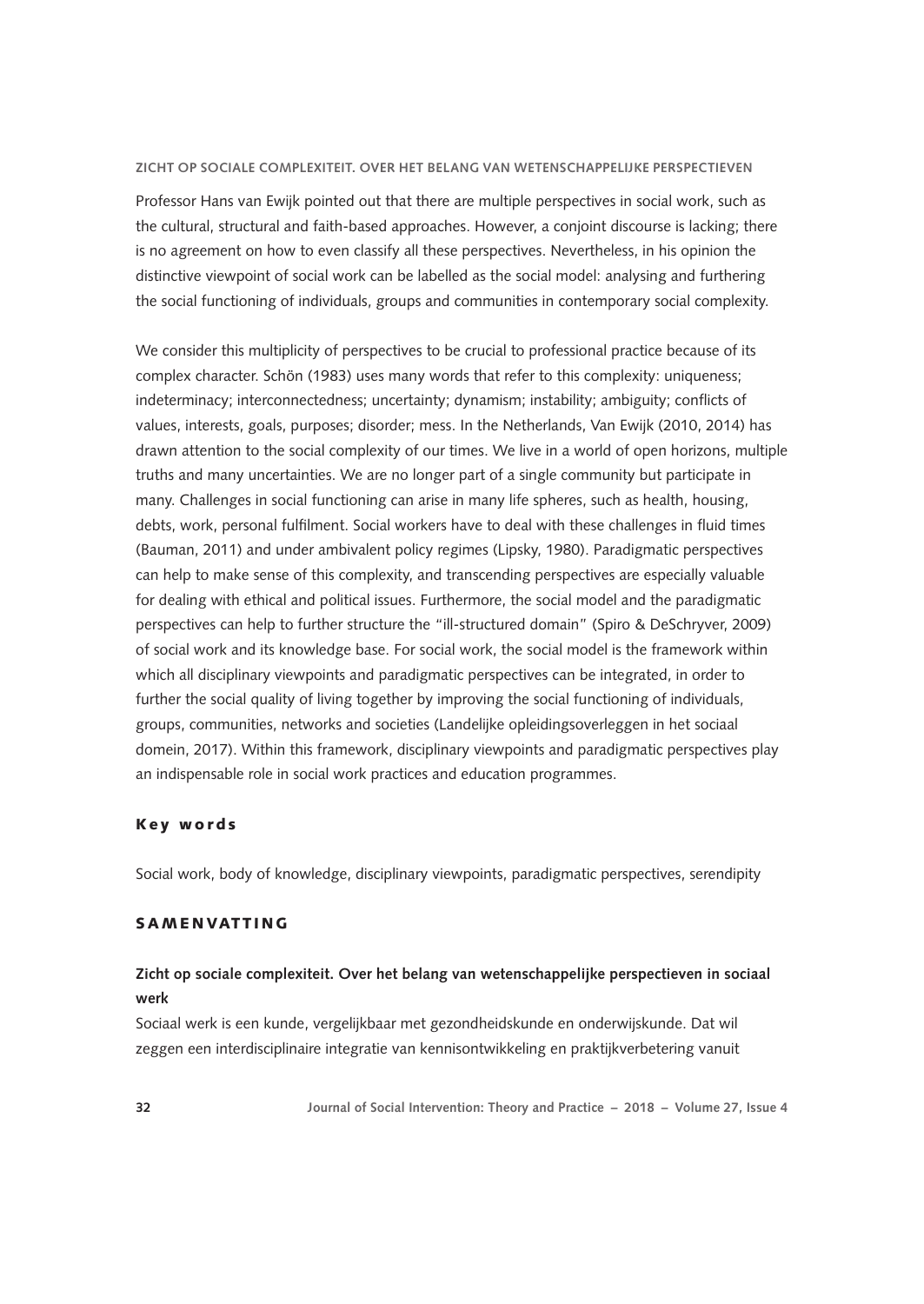een eigenstandige focus. Belangrijke toeleverende disciplines voor sociaal werk zijn met name economie, ethiek, gezondheidskunde, kennistheorie, pedagogiek, psychologie, recht en sociologie. Als onderdeel van een landelijk project gericht op het vaststellen van de gemeenschappelijke theoretische kennisbasis voor sociaal-werkopleidingen interviewden wij, de auteurs van dit artikel, academische specialisten over toeleverende disciplines. De geïnterviewden benoemen niet alleen een onderscheidende disciplinaire blik die relevant is voor sociaal werk, maar onderscheiden binnen zo'n blik ook meerdere paradigmatische perspectieven. Daarbij valt op dat wel vaker één perspectief binnen de disciplinaire blik een bijzondere positie inneemt. Redenen daarvoor zijn dat zo'n perspectief een meer omvattend karakter bezit (maatschappelijk, historisch, internationaal, intercultureel), de grenzen van het vakgebied overschrijdt (interdisciplinair) en/of een expliciete (ethische, politieke) stellingname insluit (engagement).

Sociaal werk is gericht op het bevorderen van de sociale kwaliteit van samenleven door het verbeteren van het sociaal functioneren van individuen, systemen, groepen, netwerken en gemeenschappen. Onderscheidend voor sociaal werk als kunde is de blik die min of meer samenvalt met het sociaal model, en de daarin onderscheiden leefgebieden. De uiteenlopende blikken en perspectieven van toeleverende disciplines zijn voor sociaal werk van belang om binnen de kaders van het sociaal model greep te krijgen op sociale complexiteit. Het scala aan blikken en perspectieven stelt sociaal werkers in staat vanuit meerdere gezichtspunten en met enige afstand en diepgang naar de sociale werkelijkheid te kijken. Hierdoor kunnen zij meer aspecten van de complexe realiteit waarnemen dan binnen een enkel referentiekader mogelijk zou zijn. Hun inzichten en analyses, hun aanpakken en interventies zullen daarmee completer en rijker zijn, maar ook complexer. De diversiteit aan disciplinaire blikken en paradigmatische perspectieven vervult dan ook een onmisbare rol in sociaal werk praktijken en opleidingen.

## Trefwoorden

Sociaal werk, kennisbasis, disciplinaire blik, paradigmatische perspectieven, serendipiteit

## INLEIDING

Het kan gebeuren dat je als onderzoeker iets vindt waar je niet direct naar op zoek was. Horace Walpole muntte hiervoor het begrip "serendipiteit" – naar het verhaal over de drie prinsen van Sarandib – en zocht de verklaring voor dit verschijnsel in een mengsel van toeval en scherpzinnigheid (Van Andel & Brands, 2014). Het meest aansprekende voorbeeld van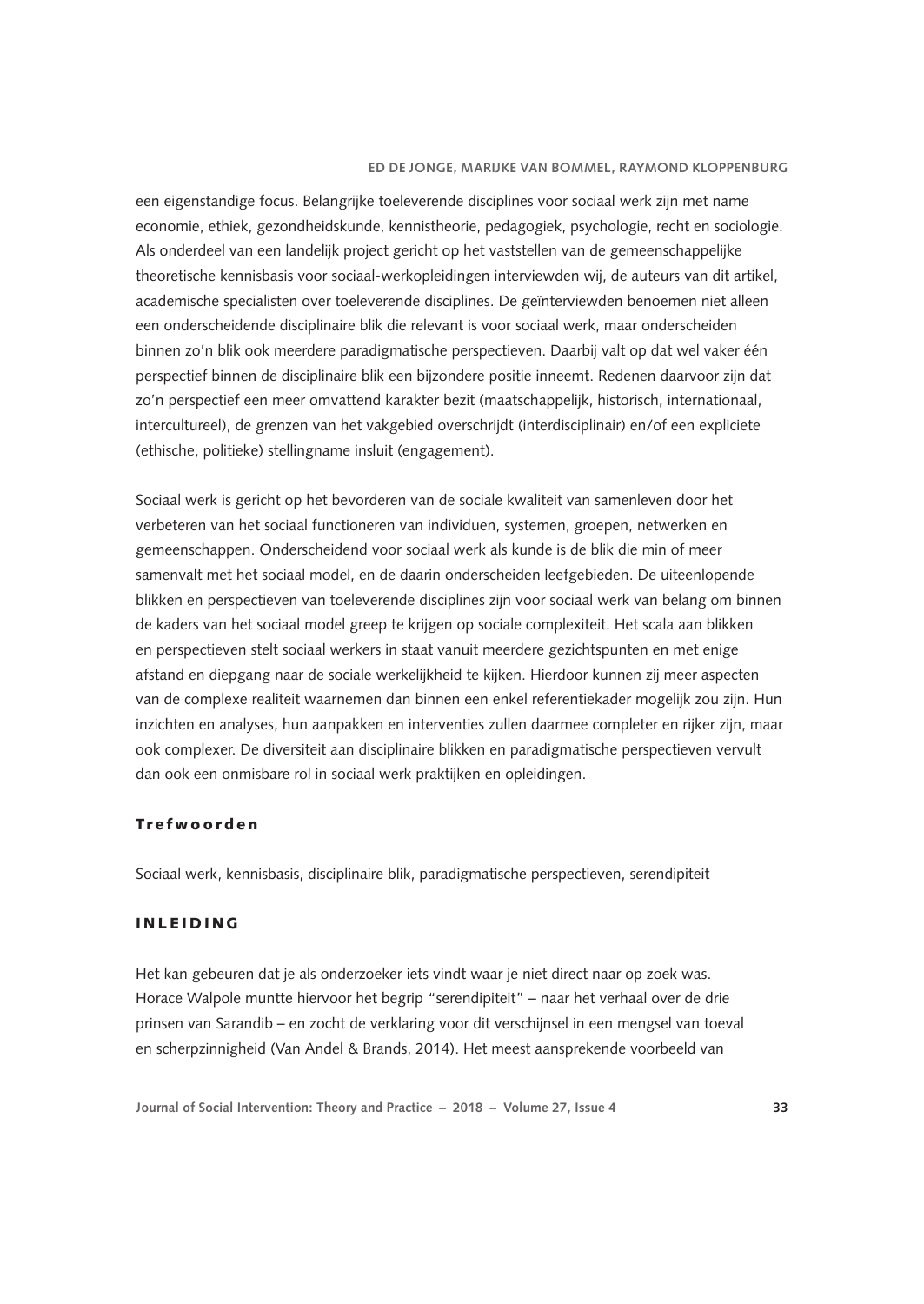serendipiteit is wellicht de ontdekking van penicilline door Ian Fleming. Dit artikel gaat over zo'n ongezochte vondst, zij het van een meer bescheiden aard. Wij, de auteurs van dit artikel, hebben als projectgroep een onderzoek uitgevoerd gericht op het ontwikkelen van een gemeenschappelijk kennisfundament voor de sociaal-werkopleidingen in Nederland (Kloppenburg, Van Bommel & De Jonge, 2017). Tijdens dat ontwerpgerichte onderzoek hebben we onvoorzien inzicht verworven in het belang van perspectieven in sociaal werk. In dit artikel presenteren we deze bevindingen. Een methodologische moeilijkheid bij serendipiteit is dat de resultaten niet herleid kunnen worden tot een expliciete probleemstelling en een zorgvuldig geselecteerde methode. De resultaten dienen vooral voor zich te spreken, met kracht van argumenten.

In het navolgende zal eerst de oorspronkelijke onderzoeksopzet worden beschreven, voor zover van belang voor dit artikel. Daarbij zal tevens de ongezochte vondst worden geÏntroduceerd. Vervolgens wordt het relevante onderzoeksmateriaal gepresenteerd, dat met terugwerkende kracht kan worden begrepen als een (onbedoelde) exploratie van het onderscheid tussen de disciplinaire blik van elke wetenschap en de vele paradigmatische perspectieven die hieronder vallen. Tot slot wordt de relevantie van de ongezochte vondst gerelateerd aan de sociale complexiteit van de beroepspraktijk en aan de grenzen van het menselijk bevattingsvermogen. Daarbij wordt tevens ingegaan op de samenhang van de vondst met de ontwikkelde kennisbasis.

### ONDERZOEKSOPZET

De aanleiding voor het ontwerponderzoek betreffende de kennisbasis vormden twee Nederlandse publicaties die in de loop van 2014 verschenen. Op verzoek van de Vereniging Hogescholen schreef de Verkenningscommissie Hoger Sociaal Agogisch Onderwijs onder voorzitterschap van prof. dr. Hans Boutellier een advies met de titel *Meer van waarde: Kwaliteitsimpuls en ontwikkelingsrichting voor het sociaal agogisch onderwijs*. De Commissie Boutellier spreekt in dit rapport van grote urgentie met betrekking tot de aanpassing van de opleidingen en pleit voor een kwalitatieve sprong. Onderdeel daarvan is een hoog kennisniveau, en met name een grondige introductie in de relevante kennisbestanddelen van de sociale wetenschappen. De Gezondheidsraad publiceerde vervolgens op aanvraag van de toenmalige staatssecretaris van Volksgezondheid, Welzijn en Sport het advies *Sociaal werk op solide basis*. Het sociaal werk ontbeert, zo constateert de Raad, een afgebakende eigen "body of knowledge", dat wil zeggen een eigen kennisdomein en een algemeen erkend corpus van expliciete kennis. Deze publicaties vormden de aanleiding voor de Sectorraad Hogere Sociale Studies van de Vereniging Hogescholen om in 2015 een landelijk project te starten gericht op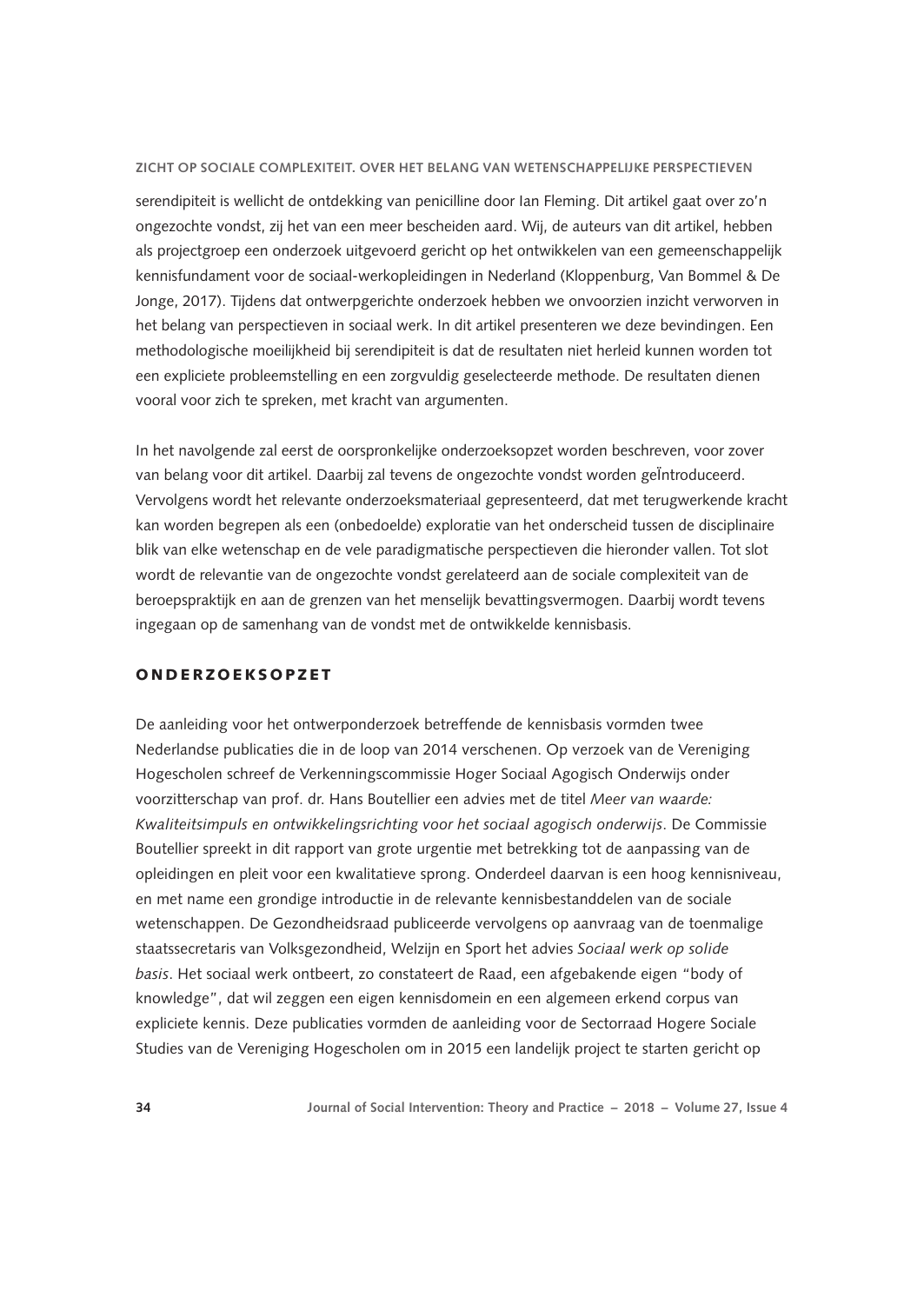de ontwikkeling van een generieke kennisbasis voor alle bacheloropleidingen binnen het domein Social Work.

De oorspronkelijke opzet van het onderzoeksproject, gericht op de ontwikkeling van de kennisbasis voor sociaal-werkopleidingen, was om met behulp van de Delphi-methode in drie ronden experts uit de onderzoeks-, de onderwijs- en de beroepspraktijk van het sociaal werk te bevragen. In de loop van het project heeft de wetenschappelijke adviesraad onder leiding van prof. dr. Hans Boutellier de projectgroep geadviseerd om naast het raadplegen van deze experts tevens interviews af te nemen met hoogleraren in specifieke wetenschappelijke disciplines. Het doel van deze aanvulling was om academische wetenschappers met enige afstand tot het sociaal werk op hun visie vanuit een buitenperspectief op de kennisbasis te bevragen. De centrale vraagstelling was te achterhalen welke bijdragen de desbetreffende discipline aan de theoretische kennisbasis van sociaal-werkopleidingen zou kunnen of moeten leveren. De selectie van disciplines heeft plaatsgevonden op basis van bestaande indelingen in de internationale literatuur van toeleverende wetenschapsgebieden voor sociaal werk. De disciplines psychologie, sociologie, recht, economie, gezondheidskunde en filosofie zijn ontleend aan Trevithick (2012). Twee disciplines hebben we hieraan toegevoegd: pedagogiek en sociaal werk zelf, dat in de internationale definitie van sociaal werk (IFSW, 2014) immers ook een academische discipline wordt genoemd. De wetenschappers zijn benaderd vanuit het netwerk van de wetenschappelijke begeleidingscommissie.

De gesprekken met de academische experts hebben plaatsgevonden als semigestructureerde interviews op basis van een topiclijst. Louter als opmaat voor de interviews hebben we gebruik gemaakt van de volgende vragen:

- Bestaat er zoiets als een typisch disciplinaire (bijvoorbeeld: sociologische of pedagogische) blik?
- Zo ja, hoe kan deze blik worden gekarakteriseerd?
- In hoeverre zouden studenten sociaal werk op bachelor-niveau zich deze blik eigen moeten maken?

Niet zo verrassend zal zijn dat elke geïnterviewde bevestigde dat er inderdaad zo'n onderscheidende disciplinaire blik bestaat en dat deze relevant is voor sociaal werk.

Opmerkelijk is echter wel dat alle interviews onafhankelijk van elkaar laten zien dat een disciplinaire blik eigenlijk altijd uiteenvalt in meerdere paradigmatische perspectieven. Met een paradigmatisch perspectief bedoelen we een disciplinaire benadering die gebaseerd is op een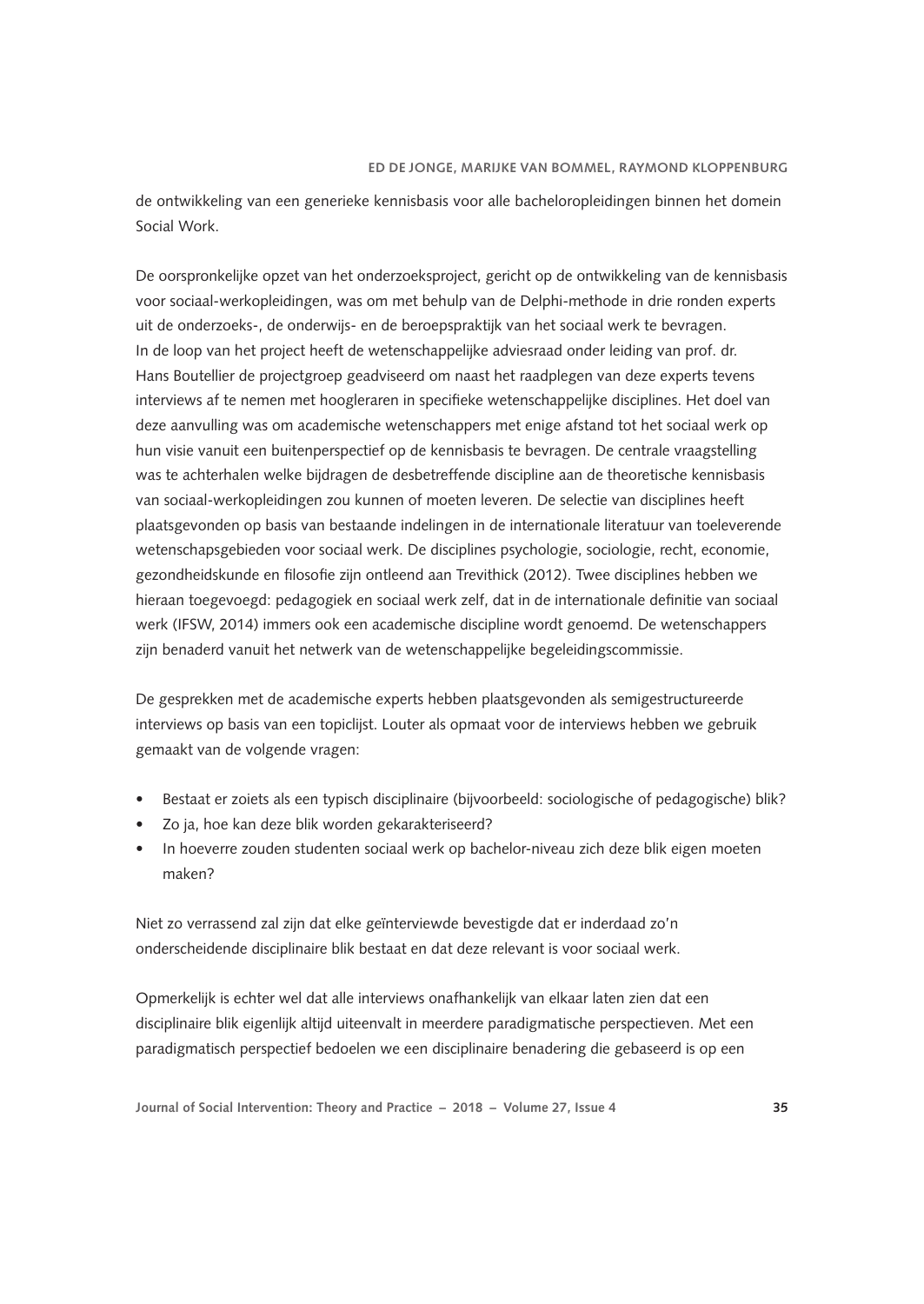min of meer vaststaand en samenhangend geheel van uitgangspunten. Binnen de psychologie zijn bijvoorbeeld de psychodynamische en de cognitieve gedragsbenadering twee verschillende paradigmatische perspectieven. Dit is de ongezochte vondst in dit onderzoek: tussen enerzijds de academische discipline en de haar kenmerkende blik en anderzijds de voor sociaal werk relevante kennis uit deze discipline bevindt zich een laag van paradigmatische perspectieven die van belang is voor de professionele beroepsuitoefening.

De uiteenlopende paradigmatische perspectieven kunnen in principe een nevenschikkend karakter hebben, zoals de verschillende stromingen binnen de psychologie. Een verdere ongezochte vondst van dit onderzoek is evenwel dat in de interviews wel vaker hiërarchische ordeningen opduiken in de vorm van een of enkele meer beperkte perspectieven naast een meer overstijgend perspectief. De overstijgende aard van zo'n paradigmatisch perspectief kan gelegen zijn in drie aspecten:

- • Het perspectief bezit een meer omvattend karakter dan de andere perspectieven, bijvoorbeeld vanwege zijn maatschappelijke, historische, internationale en/of interculturele invalshoek (macro aspect);
- • Het perspectief overschrijdt de traditionele grenzen van de eigenlijke discipline (interdisciplinair aspect);
- Het perspectief bevat een expliciete morele en/of politieke stellingname (engagement aspect).

We zullen in het navolgende nader ingaan op de bevindingen van de interviews, voor zover ze relevant zijn voor de disciplinaire blikken en de daarmee verbonden paradigmatische perspectieven. Door omstandigheden heeft geen gesprek plaatsgevonden over de psychologie. In het gesprek over sociaal werk is wel ingegaan op kennistheoretische aspecten, maar deze invalshoek hebben we vanwege het beknopte karakter hier niet opgenomen. Het overzicht pretendeert dan ook geen volledigheid in disciplinaire blikken en paradigmatische perspectieven voor sociaal werk; dat was noch de opzet van de interviews noch de intentie van de geïnterviewden. We hebben de blikken en perspectieven niet uitputtend maar wel op een representatieve wijze trachten te beschrijven. Alle geïnterviewden hebben schriftelijk ingestemd met de navolgende beknopte weergave van hun woorden en toestemming verleend voor het gebruik hiervan voor dit artikel, waarvoor wij hen hartelijk willen bedanken.

## DE ETHISCHE BLIK

Prof. dr. Paul van Tongeren onderstreepte dat de ethische blik inderdaad van belang is. Aanstaande sociaal werkers moeten leren zien dat er ook morele aspecten vastzitten aan kwesties, en ze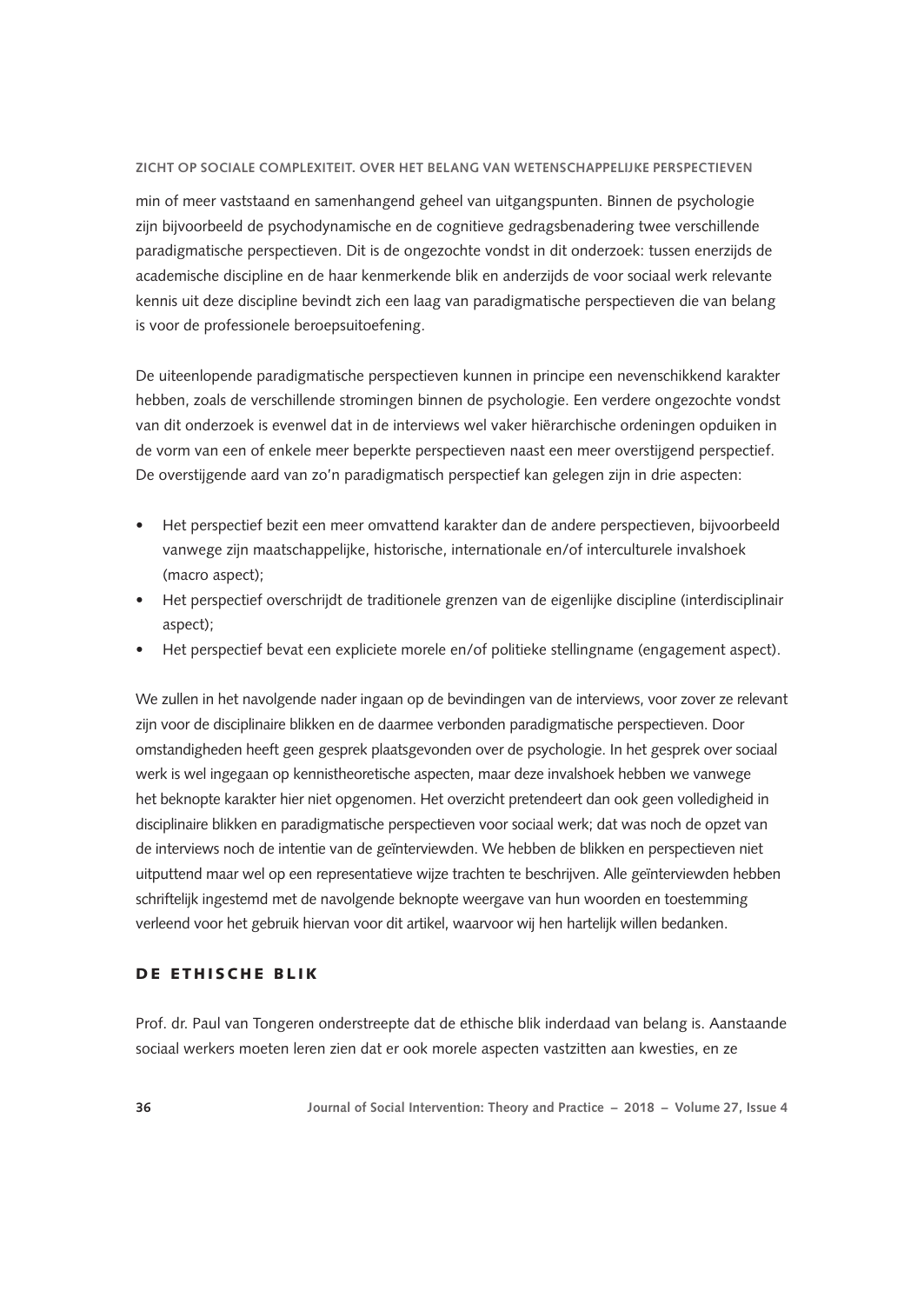moeten leren deze te onderscheiden van andere aspecten, zoals technische, pedagogische of politieke. Vervolgens benadrukte hij echter dat een valkuil is om slechts op één enkele wijze over ethiek te denken. Binnen de ethiek kan een onderscheid worden gemaakt tussen teleologische en deontologische benaderingen en binnen deze beide benaderingen tussen individuele en collectieve invalshoeken (zie ook Van Tongeren, 2008). Het resultaat is een viertal perspectieven, die elk andere vragen stellen en andere ethische aspecten belichten. Al deze perspectieven zijn van belang om recht te kunnen doen aan de ethische dimensie, om op een rijke, flexibele en creatieve manier over ethiek te kunnen nadenken. De plichtethiek van Kant (individueel deontologisch) vraagt kort gezegd of iets wel of niet mag, terwijl de deugdethiek van Aristoteles (individueel teleologisch) is gericht op verbetering van de persoonlijke kwaliteiten. Het utilisme van Mill (collectief teleologisch) onderzoekt handelingsopties, terwijl het contractualisme van Rawls (collectief deontologisch) behulpzaam kan zijn bij samenwerkingsproblemen.

Bij deze ethische perspectieven gaat het volgens Van Tongeren niet zozeer om kennis van de grote namen en de achterliggende theorieën, maar wel om (a) het herkennen van denkschema's, ook in de eigen ervaring, (b) het doorzien van verschillen, ook om van perspectief te kunnen wisselen en (c) ermee kunnen spelen en werken. Het beoogde leerdoel is dat goede sociaal werkers ethisch kunnen argumenteren en morele overtuigingen kunnen uitdragen, zonder enerzijds dogmatisch of anderzijds relativistisch te zijn. Professionele sociaal werkers staan ergens voor en kunnen dat standpunt ook op een krachtige en overtuigende wijze naar voren brengen, maar ze durven tegelijkertijd de betrekkelijkheid van hun standpunt onder ogen te zien. Ze zijn besluitvaardig en daadkrachtig, maar durven ook te twijfelen. Er bestaat volgens Van Tongeren niet één overkoepelend ethisch perspectief (geen dogmatisme), maar tegelijk maakt het wel uit wat je kiest en doet (geen relativisme).

## DE ECONOMISCHE BLIK

In het betoog van prof. dr. Arjo Klamer over de economische (oftewel huishoudkundige) blik kan een onderscheid worden gemaakt tussen enerzijds een meer beperkt boekhoudkundig perspectief (bijvoorbeeld de economische waarde van een huis) en anderzijds een meer overstijgend perspectief waarin sociale waarden en hun culturele context centraal staan (de werkelijke betekenis van een thuis). In het boekhoudkundig perspectief staat de verhouding tussen middelen en uitgaven centraal. Sociaal werkers moeten de betekenis van cijfers in kunnen schatten en inzicht hebben in de (ook macro-)economische omgeving waarin ze opereren. En als er onvoldoende middelen zijn, zullen ze op ondernemende wijze wegen moeten zoeken om deze te werven. In het

**Journal of Social Intervention: Theory and Practice – 2018 – Volume 27, Issue 4 37**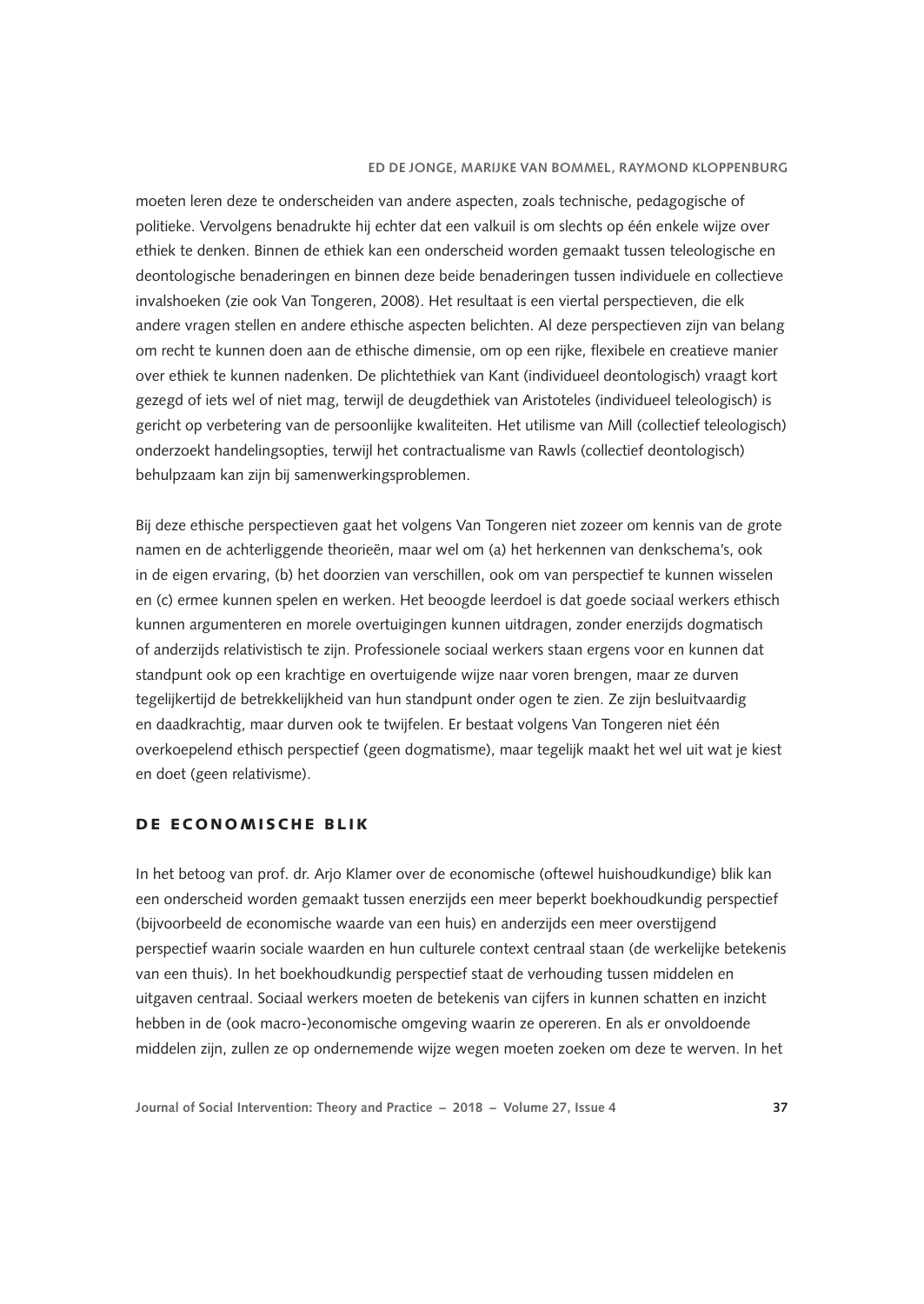overstijgende perspectief ligt de nadruk op de sociale waarden die met de beschikbare middelen gegenereerd worden. Hierbij gaat het om vragen als: Zijn de beschikbare middelen voor de juiste doelen ingezet en is het maximale resultaat bereikt, zowel kwantitatief als kwalitatief? Zijn voldoende mensen bereikt en is de kwaliteit van hun sociaal functioneren merkbaar verbeterd?

Voor sociaal werkers zijn beide economische perspectieven van belang, zowel de focus op het bereiken van sociale doelen als het optimaal benutten van beschikbare middelen. Dit is volgens Klamer de sociale ethiek van sociaal werkers: op maatschappelijk verantwoorde wijze omgaan met gemeenschapsmiddelen. Het meer overstijgende economische perspectief raakt daarmee aan de ethische blik. Klamer (2016) omschrijft economie als een morele wetenschap: uiteindelijk gaat het om de waarden die men wil realiseren. Hij benadrukt daarbij de samenhang met de culturele blik. De vorm en beleving van economische verschijnselen zoals armoede worden bepaald door de culturele context. In hedendaagse beleidsstukken domineren bijvoorbeeld neoliberale waarden. Een cultureel-economisch perspectief is voor sociaal werkers van belang om een metagesprek over sociaal beleid te kunnen voeren vanuit een brede kijk op de samenleving en een kritische reflectie op het gangbare taalgebruik.

## DE JURIDISCHE BLIK

Ook in het betoog van lector dr. Quirine Eijkman kan een onderscheid worden gemaakt tussen een meer beperkt en een meer overstijgend perspectief, in dit geval binnen de juridische blik. Deze twee perspectieven zijn beide van belang voor sociaal werkers. Het meer beperkte juridische perspectief stelt sociaal werkers in staat om de wettelijke en financiële kaders te begrijpen waarbinnen mensen (samen)leven en waarbinnen de professionele werkzaamheden gerealiseerd moeten worden. Dit perspectief is nodig voor een besef van de werking van een rechtsstaat en de invloed van wetten en regelgeving op de samenleving, op de relatie tussen burger en overheid, en op de relatie tussen professional en burger. Sociaal werkers hebben een sterke focus op de psychosociale dimensies van het contact en op het zoeken naar praktische oplossingen voor sociale problemen. Het professionele contact met burgers is echter ook een juridische relatie waarbinnen de verantwoordelijkheid en aansprakelijkheid van de professionals zijn vastgelegd. Sociaal werkers moeten zich ervan bewust zijn dat de beroepsuitoefening altijd plaatsvindt binnen een wettelijk kader en dat aan de formele relatie tussen professional en burger en aan het professionele handelen binnen die relatie altijd juridische consequenties zijn verbonden, voor de burger en voor de professional. Sociaal werkers moeten het contact met burgers op een juiste wijze kunnen formaliseren en zich bewust zijn van de consequenties van hun handelingen en adviezen. Denk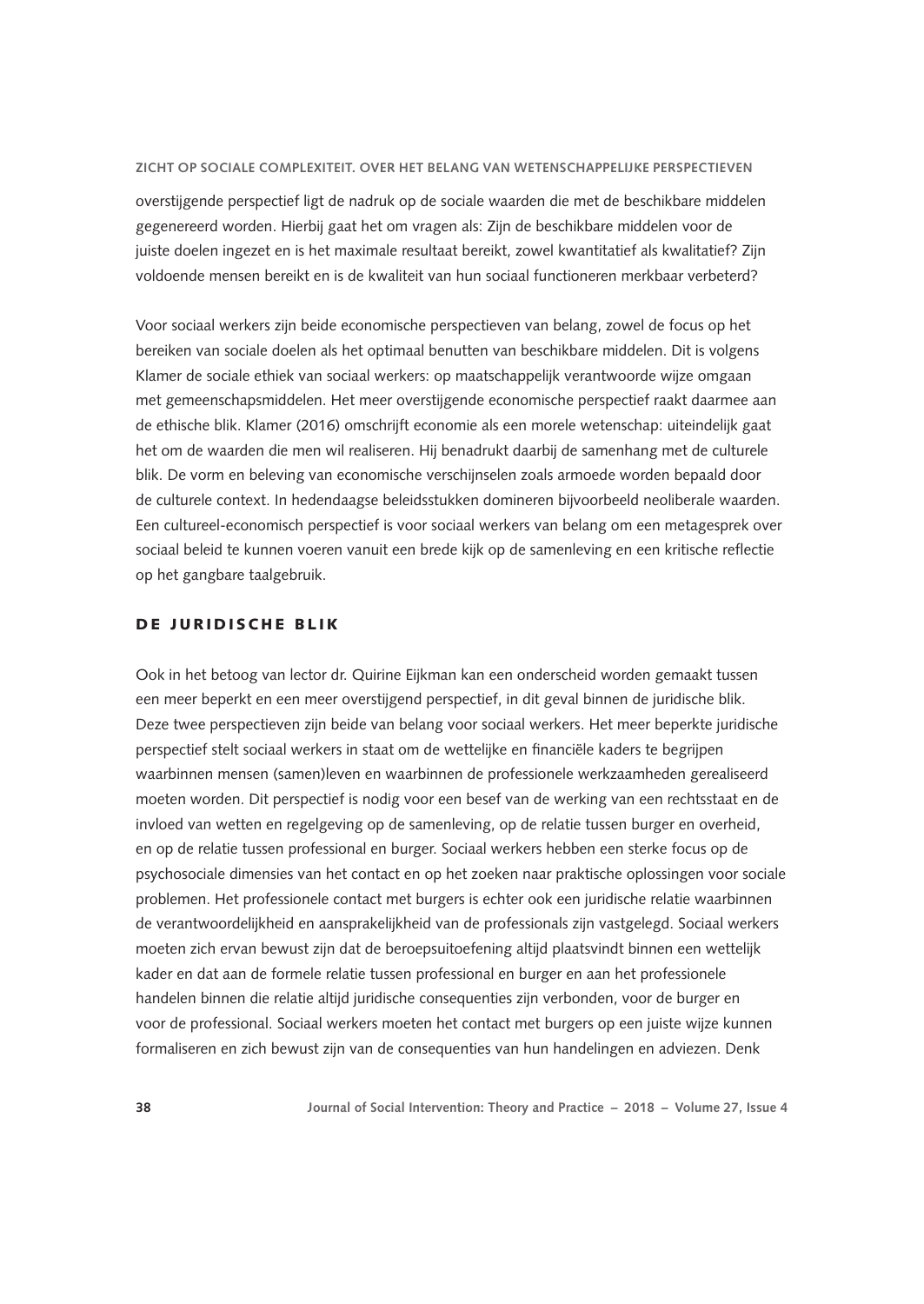bijvoorbeeld aan taken als voorlichting en risicotaxatie met betrekking tot kwetsbare burgers. Ook daarom is zorgvuldige dossiervorming van belang, enerzijds voor het vastleggen en verantwoorden van de stappen in het contact maar anderzijds ook met het oog op het bewaken van de privacy van burgers.

Het meer overstijgende rechtssociologische perspectief gaat verder dan enkel kennis van weten regelgeving en zoomt in op het functioneren van rechtsregels in hun sociale context (zie bijvoorbeeld Vago & Barkan, 2017). Hierbij gaat het om vragen zoals: Wat is recht? Welke functie heeft recht in de samenleving? Hoe komen wetten en regels tot stand, en wat is het verschil daartussen? Het belang van dit perspectief neemt toe vanwege de juridisering van de samenleving. Denk bijvoorbeeld aan de opkomst van de claimcultuur. Sociaal werkers zullen in toenemende mate langs juridische weg worden aangesproken op hun individuele fouten. Maar ook rechtsongelijkheid zal in het werk van buurtteams in toenemende mate een thema worden. Het onderscheid tussen beide perspectieven impliceert dat de juridische blik in engere zin door Eijkman wordt ingebed in een bredere sociologische blik. Zij pleit voor aandacht voor recht in samenhang met bijvoorbeeld sociologie, ethiek, bestuurswetenschappen, organisatiewetenschappen, omdat sociaal werkers de verbinding en de verwevenheid tussen verschillende maatschappelijke instituties dienen te doorzien. Participatie bijvoorbeeld vereist dat burgers juridisch zelfredzaam zijn, maar het is zeer de vraag of dat altijd wel zo is. Sociaal werkers spelen hier een rol in omdat ze mensen proberen in hun kracht te zetten.

## DE PEDAGOGISCHE BLIK

Prof. dr. Micha de Winter wees er in het interview op dat onder invloed van de wetenschappelijke ontwikkeling van de psychologie ook in de pedagogiek een meer afgebakend empirisch perspectief dominant is geworden. Hierin staan de relatie tussen het gedrag van ouders en de eigenaardigheden van kinderen centraal evenals de effectiviteit van specifieke interventies. Een probleem hierbij is evenwel dat de hiermee samenhangende wetenschappelijke methoden niet goed aansluiten op de complexiteit van de werkelijkheid. Pedagogiek gaat over meer dan enkel het produceren van gelukkige individuen via gedragstrainingen op basis van vroegtijdige signalering van stoornissen. Derhalve is, met name ook voor sociaal werkers, tevens een meer omvattend pedagogisch perspectief van belang waarin juist de integrale studie van socialisatieprocessen en opvoeding centraal staat, inclusief alle normatieve en maatschappelijke aspecten die daarbij horen. Dit perspectief richt zich bijvoorbeeld ook op identiteitsontwikkeling en voorbereiding op burgerschap binnen een complexe samenleving (zie bijvoorbeeld Ince, Van Yperen & Valkestijn,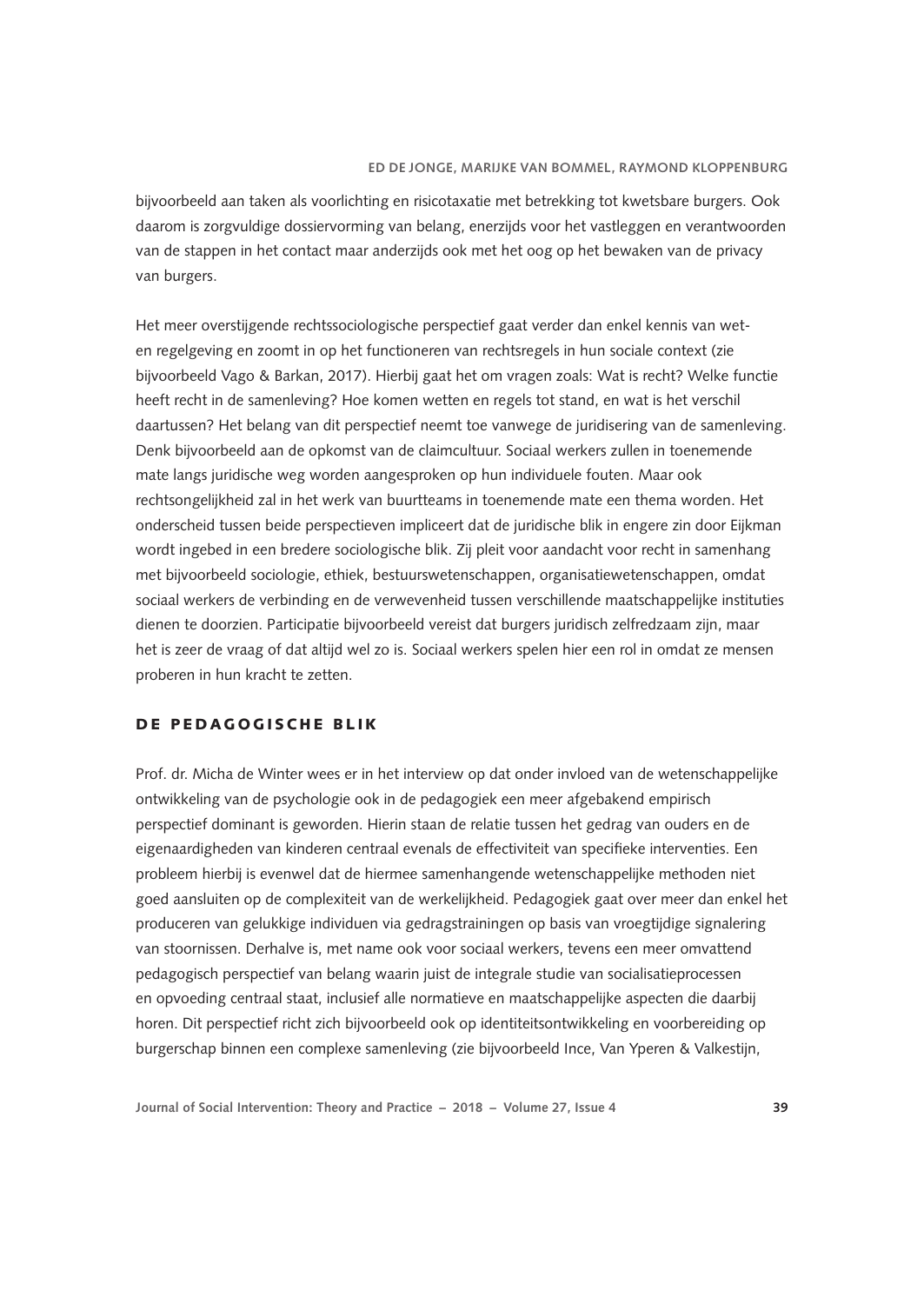2013; Salomon, 2013). Daarbij staat de relatie tussen de verschillende opvoedingsdomeinen centraal en zogeheten pedagogische coalities, bijvoorbeeld de dwarsverbanden tussen ouders, vriendengroepen, scholen, vrijetijdsorganisaties, wijkactiviteiten.

Het meer omvattend pedagogisch perspectief is behulpzaam om basale preventie, algemene zorg en specialistische behandeling als onderdelen van hetzelfde systeem te zien, waartussen geen schotten zouden moeten bestaan en die zouden moeten samenwerken: de pedagogische civil society. De Winter noemt dit transversaal denken. Verder benadrukt ook hij dat sociaal werkers niet alleen constructief moeten kunnen meedenken binnen bestaande kaders gericht op het ontwikkelen en inzetten van effectieve interventies maar ook kritisch moeten kunnen tegendenken om dogmatische vooronderstellingen in de samenleving en ook in de wetenschap aan de kaak te stellen. Hierbij is overigens ook inzicht in de ontwikkeling van het eigen vakgebied in relatie tot maatschappelijke invloeden van belang, zodat professionals minder gedesoriënteerd raken door de golfbewegingen en meer greep houden op hun eigen vak. Professionals moeten doorzien dat er veel verschillende benaderingen zijn. Zo moeten ze het belang en de meerwaarde maar ook de beperkingen en het gevaar van het medisch-biologische model doorzien, en weten dat naast een klinische benadering met haar nadruk op afwijkingen bijvoorbeeld ook de positieve psychologie van belang is. DSM is bijvoorbeeld een categoriserende beschrijving van gedrag, die vaak ten onrechte ook als verklaringskader wordt gebruikt. Hierbij worden bovendien sociale normen vertaald in wetenschap en dat gaat gepaard met macht. Daarom zijn normatieve en ethische kwesties van belang, in de pedagogiek en in het sociaal werk.

## DE GEZONDHEIDSKUNDIGE BLIK

In het interview met prof. dr. Johan Polder, die benadrukte gezondheidseconoom en geen gezondheidskundige te zijn, kwamen meerdere perspectieven op gezondheid ter sprake. Hij verwees naar het concept van positieve gezondheid dat door Huber *et al.* (2016) is ontwikkeld. Hier wordt gezondheid niet langer gedefinieerd als de afwezigheid van ziekte, maar staat het omgaan met kwalen en beperkingen centraal, en daarmee de regie over het eigen leven. Polder voegt daar een sociologisch perspectief aan toe, namelijk de invloed die maatschappelijke omstandigheden hebben op de gezondheid van mensen, en spreekt van maatschappelijke gezondheid. Sociaal werkers moeten namelijk zien dat gezondheid sterk samenhangt met bijvoorbeeld woonomstandigheden, werk en inkomen maar ook met culturele aspecten. Fysieke, economische en sociale omstandigheden hebben een grote invloed op gedrag en leiden tot grote verschillen in gezondheid en in hoe gezondheid ervaren wordt.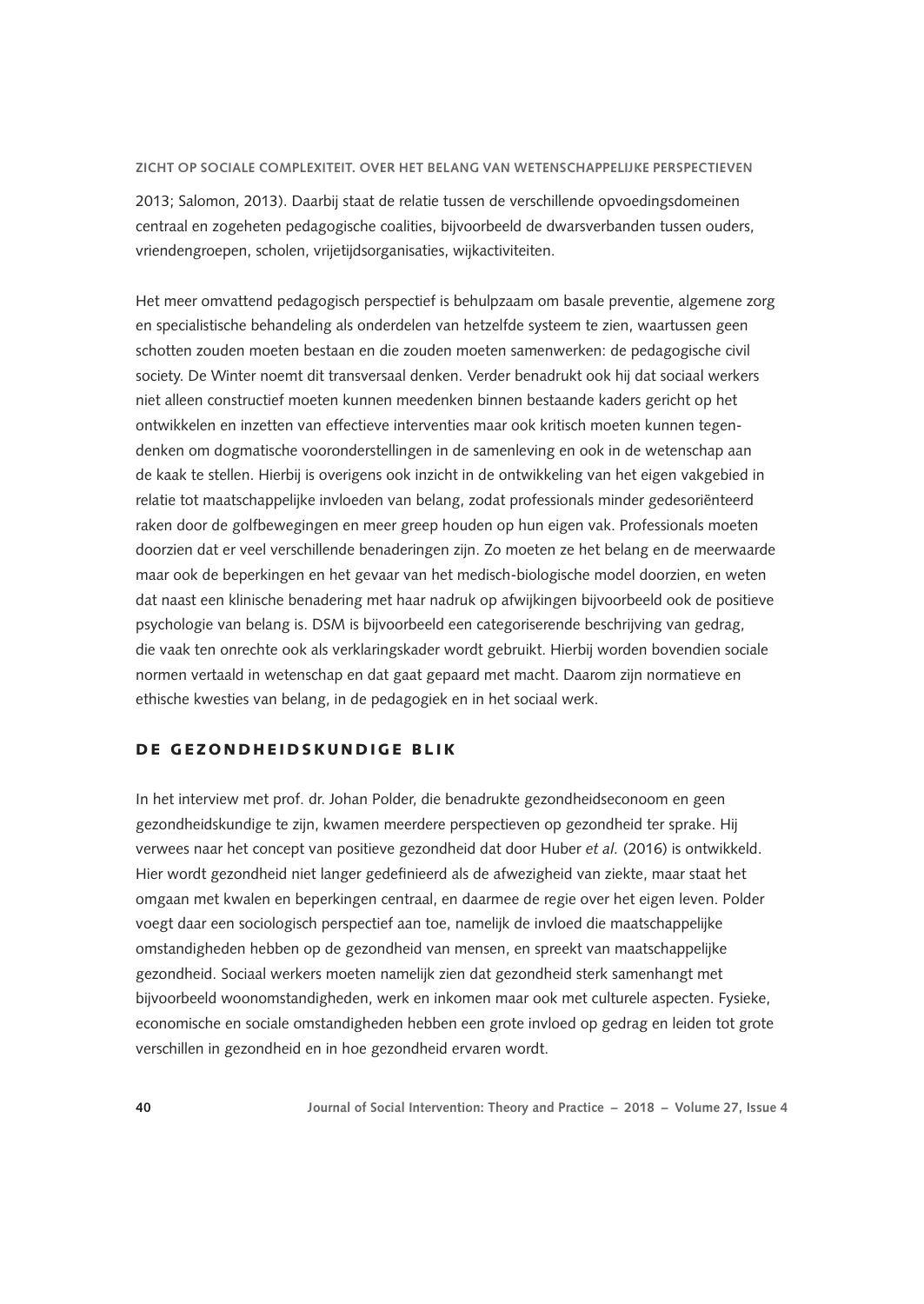Het interview met Polder bevat verschillende aanknopingspunten om het perspectief van maatschappelijke gezondheid te verbinden met andere perspectieven. In het interview werd gewezen op het belang voor sociaal werkers van basale kennis van fysieke gezondheid, wat bevorderlijk is voor interdisciplinaire samenwerking. Daarbij wees Polder ook op het belang van medisch-ethische aspecten. Naast de ethische blik kwamen ook de economische blik en in samenhang daarmee de juridische blik ter sprake. Sociaal werkers moeten ook enig gevoel hebben voor de financiële aspecten van hun werkzaamheden, bijvoorbeeld de bedrijfseconomische aspecten of de financieringsstromen in het sociaal beleid, maar bijvoorbeeld ook financieel beheer en bewind-voering bij schuldenproblematiek.

## DE SOCIOLOGISCHE BLIK

Ook in het interview met prof. dr. Jan Willem Duyvendak werd geen expliciet onderscheid gemaakt tussen de disciplinaire blik en meerdere paradigmatische perspectieven daarbinnen. Centraal in de sociologische blik staat de sterke mate van afhankelijkheid van anderen – bijvoorbeeld in voorkeuren, habitus, identiteit – zowel in het direct contact als in de bredere sociale en maatschappelijk context. Deze blik stelt sociaal werkers in staat om te historiseren, dat wil zeggen om de huidige opvattingen over sociaal functioneren te achterhalen en te vergelijken met hoe dat in het verleden was. Een basale internationale vergelijking hoort hier overigens ook bij. Deze blik, die dus verder reikt dan enkel het hier en nu, stelt sociaal werkers in staat zich niet zonder meer te identificeren met vigerende beleidsopvattingen over zorg en welzijn en de achterliggende ideologie, maar zich kritisch te verhouden tot het dominante politieke en culturele discours. Tegenwoordig wordt bijvoorbeeld autonomie als de hoogste waarde in het leven beschouwd; denk aan empowerment, eigen kracht en zelfredzaamheid. Sociaal werkers zijn met behulp van de sociologische blik beter in staat om niet louter als instrumenten voor politieke doelen te worden gebruikt, maar kunnen het beleid doorgronden en ruimte claimen om professionele doelen te prioriteren. Sociaal werkers moeten bij wijze van spreken kunnen terugpraten tegen het beleid, en daarvoor hebben ze een eigen taal nodig. Zo'n sociologische blik vereist ook kennis, van sociologische theorieën, maar bijvoorbeeld ook van de geschiedenis van de verzorgingsstaat, en eigenlijk van alle centrale taken van de overheid, en ook kennis van beleidssociologie (zie bijvoorbeeld Duyvendak, Bouw, Gërxhani & Velthuis, 2013).

Duyvendak merkte overigens op dat ook de politicologische blik deze kritische distantie ten aanzien van het vigerende discours zou kunnen bewerkstelligen. Deze afstand tot het hier en nu werd in de andere interviews ook door Van Tongeren benadrukt, bijvoorbeeld in de vorm van

**Journal of Social Intervention: Theory and Practice – 2018 – Volume 27, Issue 4 41**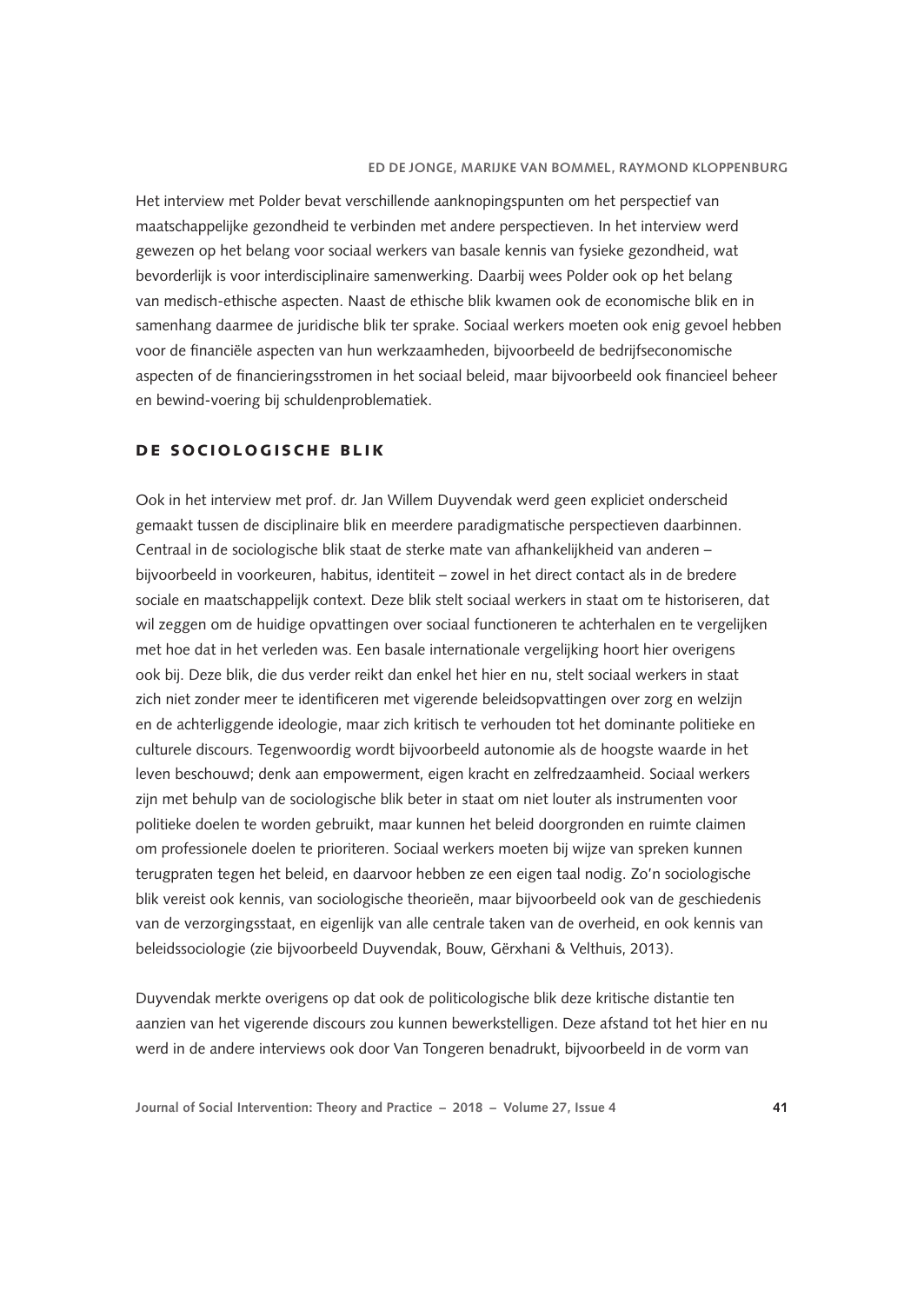het kunnen formuleren van een weerwoord tegen een managementargumentatie, en klinkt ook door in het betoog van Klamer en De Winter. Duyvendak verwees bovendien expliciet naar het belang van normatieve professionaliteit: naar ethische maatstaven die ten grondslag liggen aan de eigen professionele identiteit en die de basis zouden moeten vormen voor de beoordeling van het vigerende discours.

## DE BLIK VAN SOCIAAL WERK

Wanneer de blikken van uiteenlopende wetenschappelijke disciplines waardevol blijken te zijn voor sociaal werk, dan rijst de vraag of ook zoiets als de blik van het sociaal werk kan worden onderscheiden. Deze vraag stond centraal in het interview met prof. dr. Hans van Ewijk. Hij wees erop dat sociaal werk weliswaar niet een discipline is met dezelfde statuur als de klassieke wetenschappelijke disciplines zoals psychologie, sociologie en filosofie, maar wel vergelijkbaar is met veel andere niet-disciplinaire wetenschappen zoals onderwijskunde of gezondheidskunde. Sociaal werk kan worden beschouwd als een dergelijke kunde, een verzameling van alle kennis die beschikbaar is over het beroep, de sector of de onderliggende waarde. En net zoals gezondheidskunde een eigen blik heeft, zo heeft ook sociaal werk als kunde een eigen blik, zo kan uit het betoog van Van Ewijk worden geconcludeerd.

De kern van sociaal werk is volgens Van Ewijk alle professionele inzet die bijdraagt aan het sociaal functioneren van mensen, groepen en gemeenschappen. Kenmerkend en onderscheidend voor sociaal werk is het sociaal model. Het gaat altijd over het gedrag van mensen en hoe ze zich tot elkaar verhouden. Het draait om sociaal kijken naar mensen: Met welke problemen tobben ze nou? Hoe gaan ze daarmee om? Wat zijn hun materiële en immateriële noden? En waar zitten de mogelijkheden? Onderscheidend voor sociaal werk is de vraag: hoe moeten we deze personen of gezinnen overeind houden in deze samenleving en waar hebben ze welke steun nodig? Doorgaans is er sprake van een complex vraagstuk zonder eenduidige vraag. En dan moet de sociaal werker ergens een aanknopingspunt vinden. Daar zit zijn professionele kunde, in het zoeken van een richting die kan bijdragen aan een zekere oplossing, vermindering of verzachting. Dat is niet zoeken naar de vraag achter de vraag in de zin van: ik weet het beter dan mijn cliënt, of: hij stelt wel die vraag, maar het gaat om heel andere vragen. Waar het om gaat, is recht te doen aan de complexiteit van het geheel. En dat doet de werker ook weer samen met de cliënt.

Sociaal werk onderscheidt zich hiermee bijvoorbeeld van de medische of de onderwijswereld. Andere beroepen houden zich ook wel bezig met sociaal functioneren, maar niet als expliciete en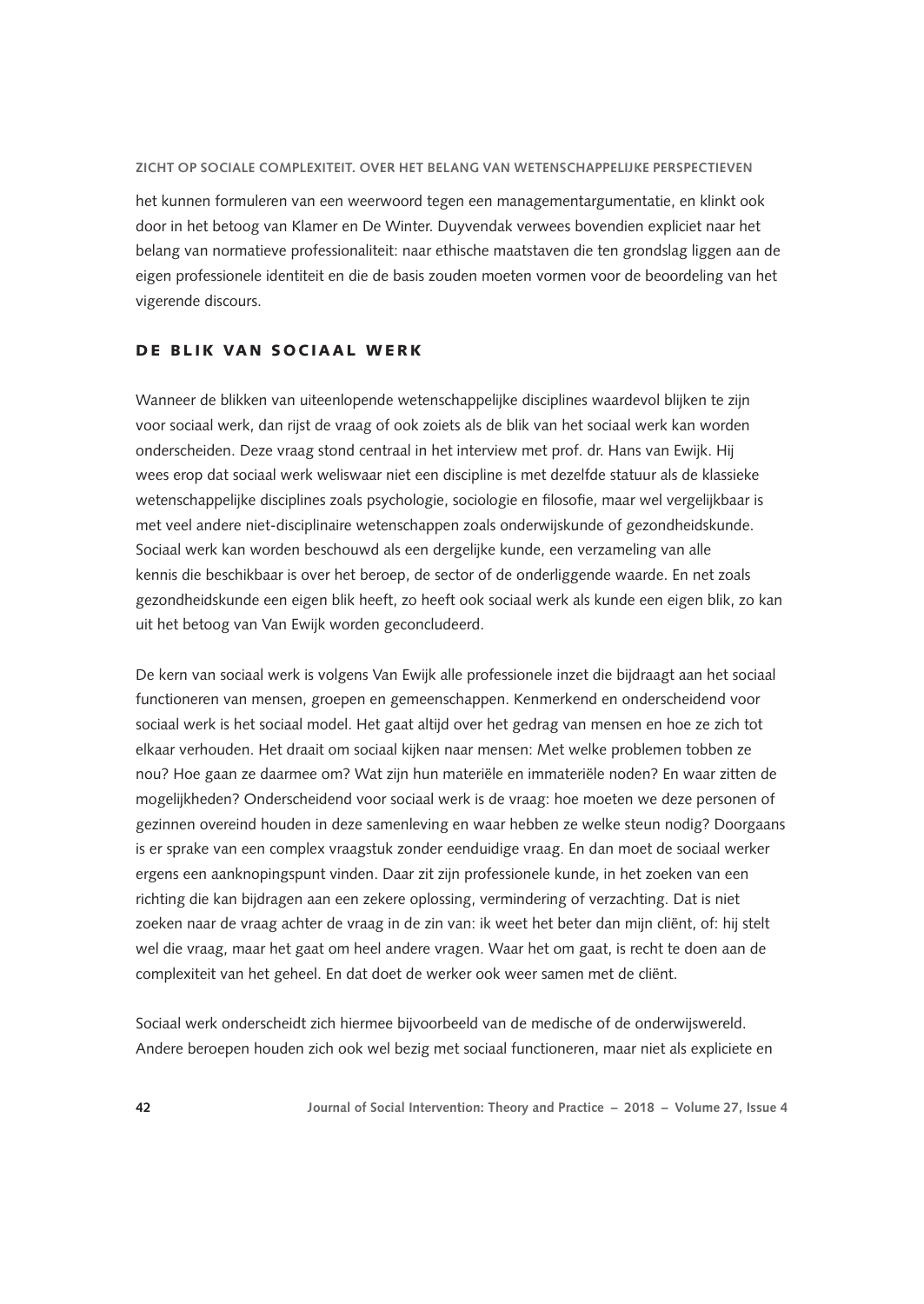centrale doelstelling. Sociaal werk berust ook op een andere manier van inventariserend kijken naar mensen dan vanuit de sociologische of de psychologische blik. In zekere zin neem je mensen ook serieuzer door uit te gaan van wat ze onderling ervaren en benoemen in plaats van te interpreteren wat voor psychische verschijnselen en trauma's een rol spelen. Dus niet alleen kijken naar het innerlijk van de mens, of naar het familiesysteem, maar kijken naar de domeinen waarin mensen functioneren en kijken hoe mensen het doen. Het kijken naar het sociaal functioneren is echt anders dan de psychologische, de medische, de educatieve blik. Het is echt een eigen domein. Sociaal werk gaat eigenlijk om socialiseren, dat wil zeggen om mensen beter in hun omgeving te laten functioneren. Dus niet zozeer de oplossing zoeken in de persoon zelf of in een één-op-éénbehandeling maar in het erbij betrekken van de sociale omgeving, of die beter laten functioneren. De vraag is: hoe kunnen we mensen overeind houden zonder individuele en institutionele behandelingen en therapieën, zonder ze te genezen? Maar dat heeft natuurlijk ook zijn grens. Het is niet zo dat je vanuit deze blik alles kunt oplossen. Een moeilijke vraag binnen het sociaal werk is dan ook: wanneer is de sociaal werker niet meer het antwoord, maar moet men bijvoorbeeld doorverwijzen naar een behandelaar of een therapeut? En hoe lang blijft men geloven dat het vooral via socialiseren moet gebeuren?

Maar ook voor sociaal werk geldt dat er binnen deze blik verschillende perspectieven kunnen worden onderscheiden. Van Ewijk verwees bijvoorbeeld naar structurele versus cultuursensitieve benaderingen en naar religieuze benaderingen ("faith based social work"). Die verschillende perspectieven zijn verbonden met theorieën, volgens Van Ewijk soms ook haast wereldbeschouwingen. Daarvan bestaan verschillende indelingen, maar die zijn geen van alle bevredigend. Daar wordt ook te weinig over nagedacht en gediscussieerd; iedereen maakt zijn eigen lijstje, maar een gemeenschappelijk discours hierover ontbreekt. Sociaal werk heeft volgens Van Ewijk een eigen wetenschap nodig om een diepere analyse te maken van hoe het nou komt dat steeds meer mensen last hebben in sociaal functioneren, wat de maatschappelijke antwoorden daarop zouden moeten zijn en wat het sociaal werk daaraan kan doen.

## TOT BESLUIT

In het voorgaande hebben we op basis van het gepresenteerde onderzoeksmateriaal aannemelijk trachten te maken dat elke wetenschap niet alleen gekenmerkt wordt door een onderscheidende disciplinaire blik maar ook dat deze blik bij wijze van spreken uiteenvalt in meerdere paradigmatische perspectieven. Het onderzoeksmateriaal suggereert verder dat binnen de paradigmatische perspectieven van eenzelfde disciplinaire blik doorgaans een meer overstijgend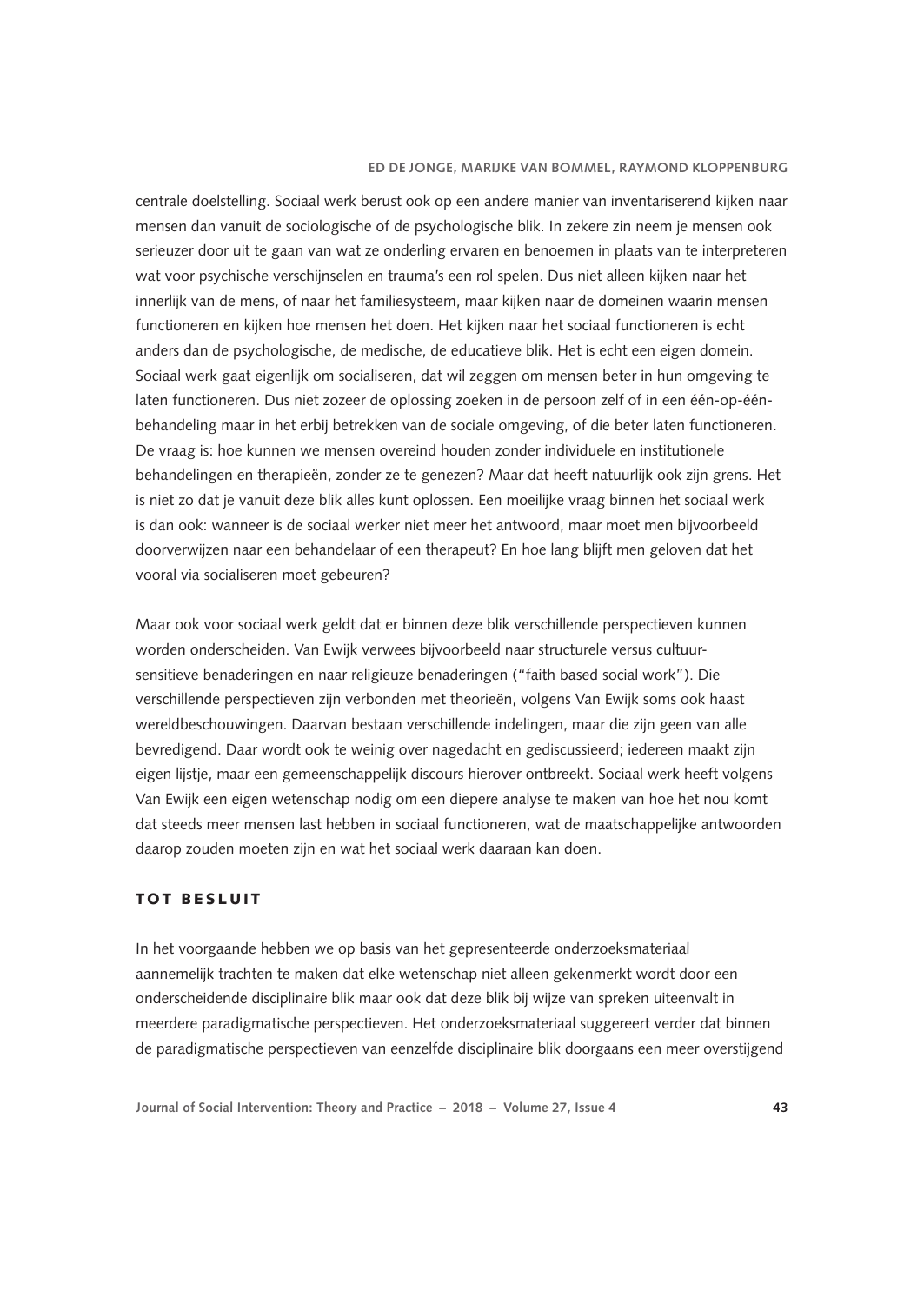perspectief kan worden onderscheiden, en wel vanwege zijn (maatschappelijk, historisch, internationaal, intercultureel) omvattende, interdisciplinaire en/of (moreel, politiek) geëngageerde karakter. Als afsluiting van dit artikel reflecteren we op het belang hiervan voor de praktijk van en het onderwijs in het sociaal werk.

Het belang van de disciplinaire blikken en hun paradigmatische perspectieven is vooral gelegen in de uitdaging van professies of kundes, zoals sociaal werk, om de complexiteit van de uitdagingen in de beroepspraktijk inzichtelijk en hanteerbaar te maken. Vooral Schön (1983) gebruikt veel begrippen die verwijzen naar de eigen aard van de complexiteit die kenmerkend is voor professionele praktijksituaties: uniek, onbepaald, onoverzichtelijk, verweven, wanordelijk, chaotisch, onzeker, dynamisch, turbulent, instabiel, ambigu, conflictueus. Van Ewijk (2010, 2014) wijst meer specifiek op de sociale complexiteit van deze tijd, die met name tot problemen in sociaal functioneren leidt. Zulke problemen kunnen zich op een complexe combinatie van uiteenlopende leefgebieden voordoen: materiële zaken, lichamelijke gezondheid, psychische gezondheid, praktische zelfredzaamheid, persoonlijk functioneren, dagelijkse bezigheden, wonen en woonomgeving, sociaal netwerk en sociaal functioneren, opleiding en werk, zingeving (vgl. Van Deur, Scholte & Sprinkhuizen, 2013). De ondersteuning die sociaal werkers hierbij kunnen bieden, moet vaak worden gerealiseerd onder complexe omstandigheden, zoals ambivalente beleidskaders (Lipsky, 1980), in vloeibare tijden (Bauman, 2011) van transitie en transformatie. Daarbij spelen ethische en politieke vraagstukken altijd een rol. Daarom vraagt sociaal werk niet alleen disciplinaire blikken en paradigmatische perspectieven maar met name ook overstijgende perspectieven voor professioneel handelen.

Strikt genomen zegt deze complexiteit niet zonder meer iets over de werkelijkheid waarin wij leven maar vooral ook over onze perceptie daarvan. Wij zijn niet in staat de werkelijkheid bij wijze van spreken in één oogopslag waar te nemen maar moeten telkens weer andere posities innemen en andere brillen opzetten om nieuwe facetten te kunnen zien. Dat geldt niet alleen voor het dagelijks leven maar ook voor een professionele benadering, en niet alleen voor de sociale wetenschappen maar ook voor de zogenoemde exacte wetenschappen (de onzekerheidsrelatie van Heisenberg) en zelfs voor de formele logica (de onvolledigheidsstelling van Gödel). De theoretisch natuurkundige en wiskundige prof. dr. Robbert Dijkgraaf, tot 2012 president van de Koninklijke Nederlandse Academie van Wetenschappen en sedertdien verbonden aan het prestigieuze Princeton, merkte tijdens de interviewreeks *Kijken in de Ziel* op: "vanuit verschillende perspectieven naar hetzelfde object kijken is voor mij bijna de meest fundamentele eigenschap die een wetenschapper moet hebben". Dat geldt evenzeer voor professionals zoals sociaal werkers. Wat Van Ewijk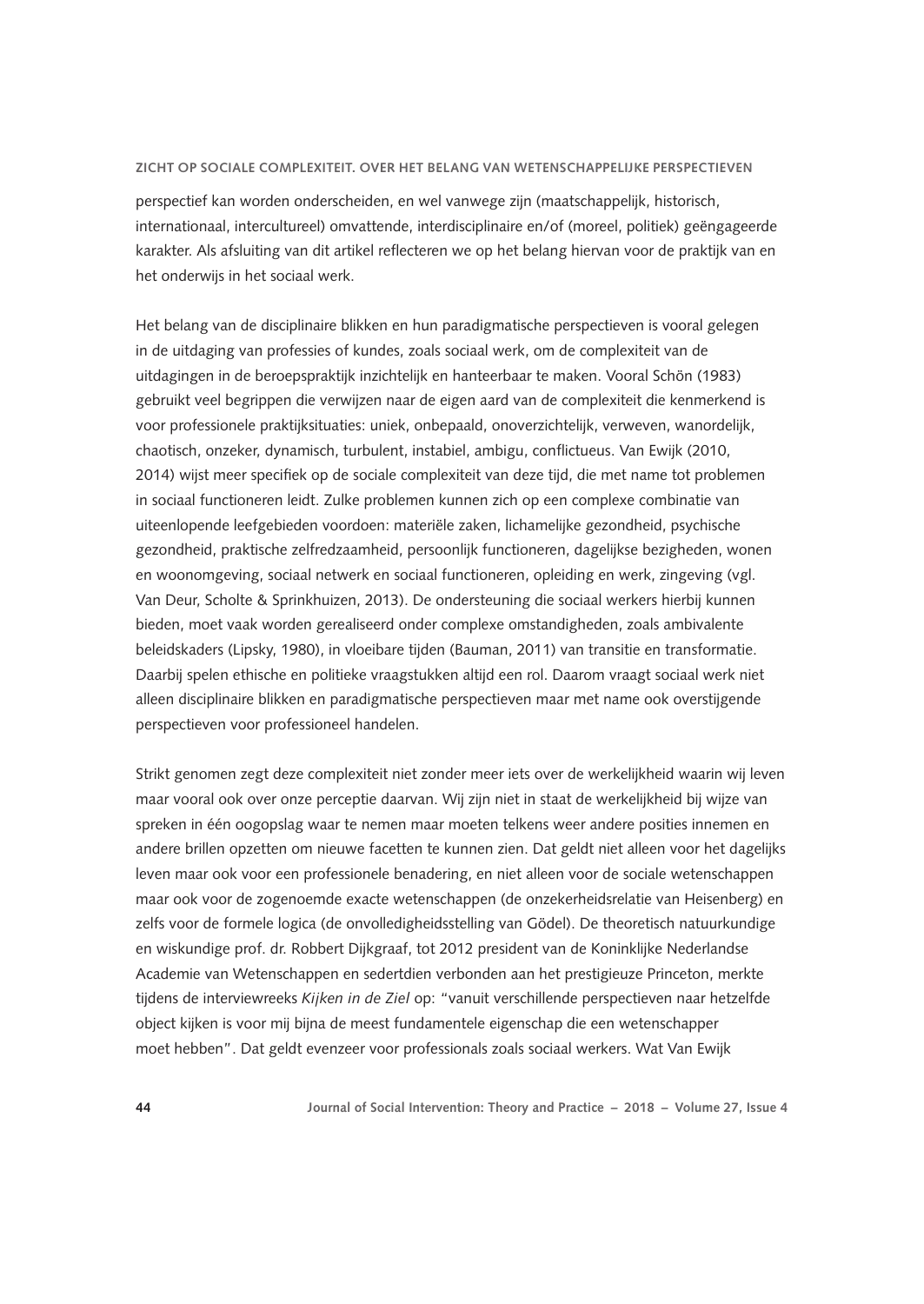(2010, p. 18) zegt over de maatschappelijk werker geldt voor elke sociale professional: "Een goede maatschappelijk werker onderkent zowel de complexiteit als geheel en de afzonderlijke componenten ervan, zonder die componenten te ontkoppelen van de complexiteit." Disciplinaire blikken en paradigmatische perspectieven zijn daartoe onontbeerlijk.

Disciplinaire blikken en paradigmatische perspectieven behoren dan ook tot de bagage van sociale professionals. Daarom hebben we deze onder de noemer van "wetenschappelijke perspectieven" opgenomen in de door ons ontwikkelde kennisbasis voor de sociaal werk opleidingen in Nederland (Kloppenburg *et al.*, 2017). Deze kennisbasis is gebaseerd op het uitgangspunt dat hij noch gebaseerd dient te worden op een zuiver theoretische indeling (bijvoorbeeld in wetenschappelijke disciplines), noch op een louter praktische (bijvoorbeeld in kerntaken of competenties), maar juist een brug dient te slaan tussen theorie en praktijk. Deze visie heeft geresulteerd in een model dat bestaat uit zeven bouwstenen: beroep, gebruikers, werkwijzen, organisatie, maatschappelijke context, professionalisering, en onderzoek en innovatie. Rondom dit model hebben we in een cirkel de aanduiding "wetenschappelijke perspectieven" geplaatst, om aan te geven dat deze perspectieven een overstijgend karakter bezitten ten opzichte van de afzonderlijke bouwstenen. Door het ontwikkelen van de genoemde bouwstenen en het toevoegen van perspectieven is de ontwikkelde kennisbasis meer geworden dan slechts een opsomming van onderwerpen of thematieken. Daarmee levert deze kennisbasis een bijdrage aan de structurering van sociaal werk als "ill-structured domain" (Spiro & DeSchryver, 2009) en biedt hij houvast voor de kwalitatieve sprong die door de Verkenningscommissie Hoger Sociaal Agogisch Onderwijs (2014) wordt bepleit.

Een uitdaging voor de nabije toekomst zal zijn om de disciplinaire blikken en hun paradigmatische perspectieven verder uit te werken als onderdeel en verdere structurering van de kennisbasis voor de sociaal-werkopleidingen in Nederland. Misschien nog belangrijker zal zijn te verhelderen op welke wijzen specifieke perspectieven daadwerkelijk van belang zijn voor inzicht in de complexiteit van de sociale werkelijkheid. Sociaal werk is immers een kunde, en dat betekent ook dat kennis in dienst staat van bekwaamheid. De cognitieve vaardigheid om vanuit uiteenlopende (en met name overstijgende) paradigmatische perspectieven naar de sociale werkelijkheid te kijken maakt daar een niet onbelangrijk onderdeel van uit. Hierbij dient het sociaal model volgens ons een cruciale rol te spelen. Het sociaal model is in onze ogen een overstijgend perspectief binnen het sociaal werk dat min of meer samenvalt met de sociaal werk blik. Dit model voldoet – op zijn minst in potentie – aan alle drie de criteria van een overstijgend perspectief die we in het voorgaande hebben geformuleerd. Het model bezit een overstijgend karakter, bijvoorbeeld door het integreren van uiteenlopende leefgebieden en ook van paradigmatische perspectieven van diverse disciplines.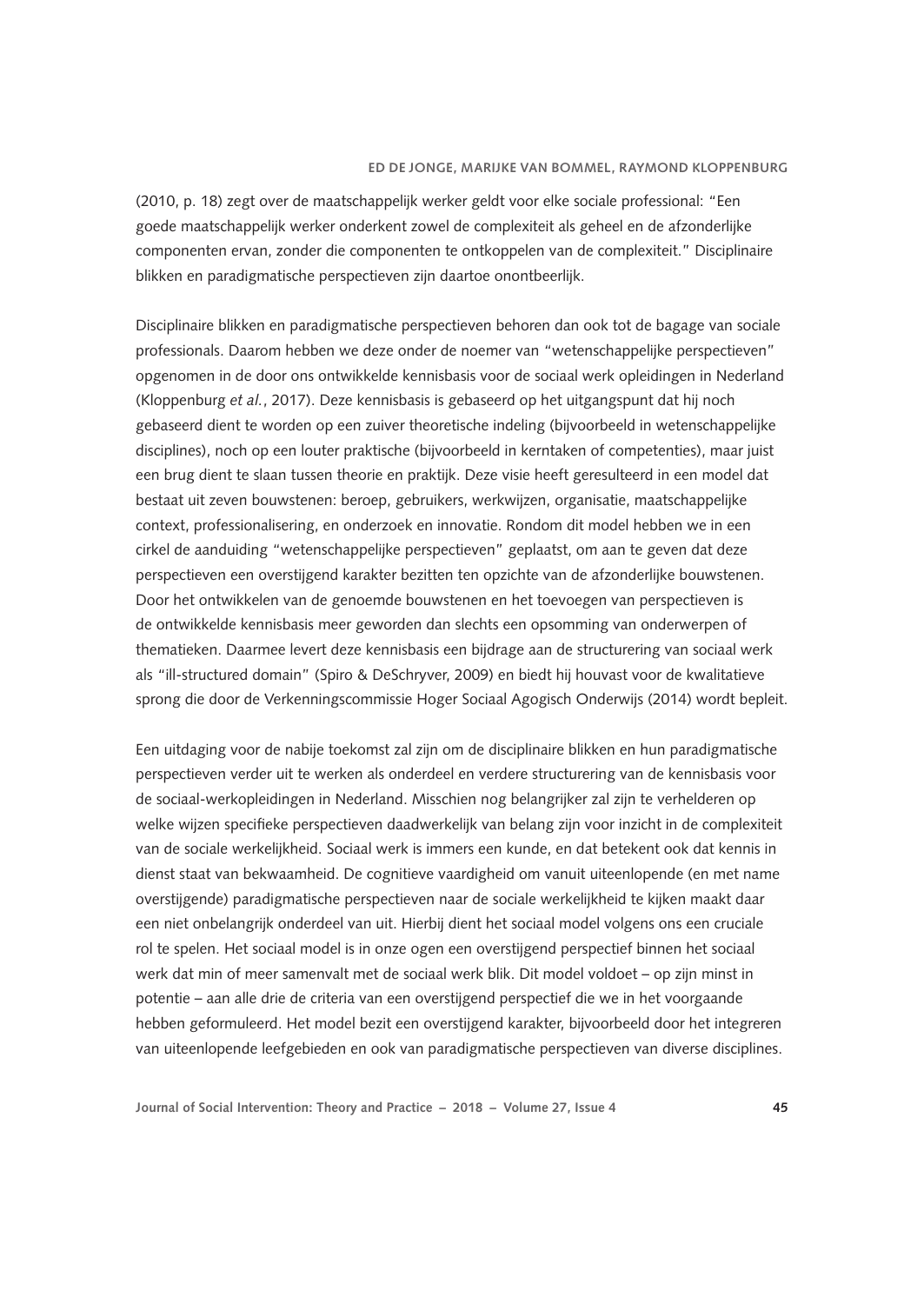Het model bezit daardoor ook een interdisciplinair karakter. Het biedt bijvoorbeeld ruimte voor medische, psychiatrische en maatschappelijke aspecten, maar wel vanuit de sociaal werk blik waarin het sociaal functioneren van mensen en gemeenschappen centraal staat. En door zijn wortels in de kern van sociaal werk, zoals bijvoorbeeld tot uitdrukking komt in de internationale definitie (IFWS, 2014), omvat het model ook ethische en politieke standpunten. Een verdere ontwikkeling van het sociaal model kan behulpzaam zijn om sociaal werk en zijn kennisbasis verder te articuleren, te structureren en te profileren, ook in dienst van de optimalisering van leerprocessen en werkprocessen van toekomstige professionals.

## REFERENTIES

Bauman, Z. (2011). *Vloeibare tijden: Leven in een eeuw van onzekerheid*. Zoetermeer: Klement. Duyvendak, J. W., Bouw, C., Gërxhani, K., & Velthuis, O. (Red.) (2013). *Sociale kaart van* 

*Nederland: Over instituties en organisaties*. Den Haag: Boom Lemma Uitgevers.

- Gezondheidsraad (2014). *Sociaal werk op solide basis*. Den Haag: Gezondheidsraad.
- Huber, M., Van Vliet, M., Giezenberg, M., Winkens, B., Heerkens, Y., Dagnelie, P. C., & Knottnerus, J. A. (2016). Towards a 'patient-centred' operationalisation of the new dynamic concept of health: A mixed methods study. *BMJ Open*, *6*(1), e010091. [https://doi.](https://doi.org/10.1136/bmjopen-2015-010091) [org/10.1136/bmjopen-2015-010091](https://doi.org/10.1136/bmjopen-2015-010091)
- Ince, D., Van Yperen, T., & Valkestijn, M. (2013). *Top tien positieve ontwikkeling jeugd: Beschermende factoren in opvoeden en opgroeien*. Utrecht: Nederlands Jeugd Instituut.
- International Federation of Social Work (2014). *Global definition of social work.* Retrieved 21 May, 2017, from <http://ifsw.org/policies/definition-of-social-work/>
- Klamer, A. (2016). *Doing the right thing: A value based economy*. Retrieved 21 March, 2018, from <https://www.doingtherightthing.nl/>
- Kloppenburg, R., Van Bommel, M., & De Jonge, E. (2017). *Gemeenschappelijke kennisbasis van sociaal werk opleidingen in Nederland: Eindrapportage project Kennisbasis sociaal werk*. Den Haag: Vereniging Hogescholen, Sectoraal Adviescollege Hogere Sociale Studies. Retrieved 21 March, 2018, from [http://www.vereniginghogescholen.nl/system/knowledge\\_base/](http://www.vereniginghogescholen.nl/system/knowledge_base/attachments/files/000/000/767/original/Eindrapportage_project_Kennisbasis_sociaal_werk.pdf?1494837217) [attachments/files/000/000/767/original/Eindrapportage\\_project\\_Kennisbasis\\_sociaal\\_werk.](http://www.vereniginghogescholen.nl/system/knowledge_base/attachments/files/000/000/767/original/Eindrapportage_project_Kennisbasis_sociaal_werk.pdf?1494837217) [pdf?1494837217](http://www.vereniginghogescholen.nl/system/knowledge_base/attachments/files/000/000/767/original/Eindrapportage_project_Kennisbasis_sociaal_werk.pdf?1494837217)
- Landelijke opleidingsoverleggen in het sociaal domein (2017). *Landelijk opleidingsdocument sociaal werk*. Amsterdam: SWP.
- Lipsky, M. (1980). *Street-level bureaucracy: Dilemmas of the individual in public services*. New York: Sage.